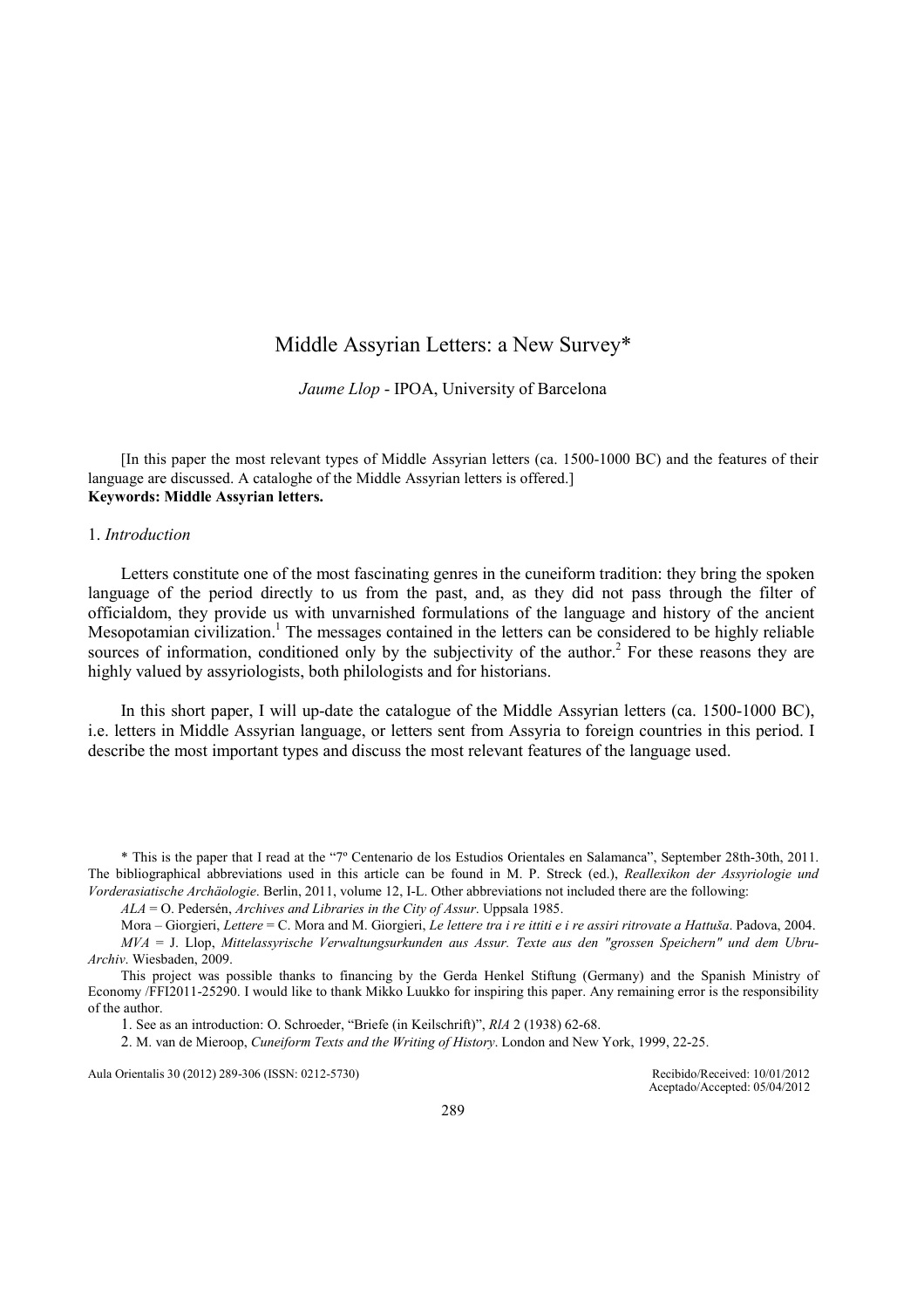### 2. Number and origin of the Middle Assyrian letters

Compared with the thousands Old Assyrian and Neo-Assyrian letters, which have survived, the Middle Assyrian letters are few in number. These letters have been surveyed twice. In 1970, Claudio Saporetti listed 65 items in his "Bibliografia delle Lettere Private Medio-Assire",<sup>3</sup> and in 1996, Eva Cancik-Kirschbaum listed 132 letters in her catalogue of Middle Assyrian letters, published in her monograph: *Die mittelassyrischen Briefe aus Tell Šēḫ Hamad*.<sup>4</sup> To date (September 2011), 238 published and unpublished letters (and fragments of letter) from sites in Iraq, Syria and Turkey are known. This corpus probably represents only a small fraction of the letters sent in the period.

Most of these letters come from Assur and Kār-Tukultī-Nīnurta, the capitals of the kingdom (92 letters, of which 14 remain still unpublished).<sup>5</sup> The second most numerous group of tablets comes from provincial centres of the kingdom, such as Dūr-katlimmu (Tell Šeh Hamad; 32 letters), Harbe (Tell Huera; 25 letters),<sup>7</sup> Tell Sabi Abyad (up to now 20 letters are known, of which only five are published).<sup>8</sup> It is possible that among the 400 texts from this latter site more letters will appear). Other sites have produced fewer than ten letters each: Karāna (Tell al-Rimah; seven letters),<sup>9</sup> Šībanibe (Tell Billa; nine letters)<sup>10</sup> and Uššukanni (Tell Fekheriye; five letters).<sup>11</sup> Tabete (Tell Taban), the capital of a vassal kingdom on the Habur, has provided 14 letters, all of them still unpublished.<sup>12</sup> Letters and fragments of letters have also been found in other sites of the Middle Assyrian kingdom such as Tell Bazmusian (seven letters),<sup>13</sup> Kahat (Tell Barri; one letter)<sup>14</sup> and Tell Brak (one letter).<sup>15</sup> Most of these letters deal with subjects of royal administration.

3. Cl. Saporetti, "Bibliografia delle Lettere Private Medio-Assire", AIUON 30 (NS 20; 1970) 141-152.

4. E. C. Cancik-Kirschbaum, Die mittelassyrischen Briefe aus Tell Šēḫ Hamad. Berlin, 1996 (BATSH 4), 232-245.

5. Most MA letters have been published in: O. Schroeder, Keilschrifttexte aus Assur Verschiedenen Inhalts. Leipzig 1920; E. Ebeling, Keilschrifttexte aus Assur juristischen Inhalts. Leipzig, 1927 and H. Freydank, Mittelassyrische Rechtsurkunden und Verwaltungstexte I-X. Berlin – Saarbrücken – Wiesbaden, 1976-2011, but also in other scattered publications, e.g. V. Donbaz, "Selected Middle Assyrian Private letters Housed in Istanbul." In J. G. Dercksen (ed.), Assyria and Beyond. Studies Presented to Mogens Trolle Larsen. Leiden, 2004, 67-80, etc.; see the catalogue below.

6. Mostly in E. C. Cancik-Kirschbaum, Die Mittelassyrischen Briefe; but also A. Tsukimoto, "Aus einer japanischen Privatsammlung: Drei Verwaltungstexte und ein Brief aus mittelassyrischer Zeit", WO 23 (1992), 36-38 (Tokio D).

7. S. Jakob, Die mittelassyrischen Texte aus Tell Chuēra in Nordost-Syrien. Wiesbaden, 2009.

8. F. A. M. Wiggermann, "Agriculture in the Northern Balikh Valley. The Case of the Middle Assyrian Tell Sabi Abyad." in R. M. Jas (ed.), Rainfall and Agriculture in Northern Mesopotamia. Third MOS Symposium, Leiden May 21-22, Leiden, 1999, nos. 10-12; Wiggermann, "The seal of Ilī-padâ, Grand Vizier of the Middle Assyrian Empire." In P. Taylor, (ed.) The Iconography of the Cylinder Seals. London - Turin, 2006, page 94 note 3 and Wiggermann, "Cuneiform Texts from Tell Sabi Abyad Related to Pottery." In: K. Duistermaat, The Pots and Potters of Assyria. technology and Organisation of production, Ceramic Sequence and Vessel Function at Late Bronze Age Tell Sabi Abyad, Syria. Turnhout, 2008, 561-562.

9. H. W. F. Saggs, "The Tell al Rimah Tablets, 1965." Iraq 30 (1968) 154-174; D. J. Wiseman, "The Tell al Rimah Tablets, 1966." Iraq 30 (1968) 175-205.

10. J. Finkelstein, "Cuneiform Texts from Tell Billa." JCS 7 (1953) 111-176.

11. H. G. Güterbock, "The CuneiformTablets." In: C. W. McEwan et al., Soundings at Tell Fakhariyah. Chicago, 1958, pp. 86-90 and pls. 81-85.

12. D. Shibata, "Middle Assyrian Administrative and Legal Texts from the 2005 Excavation at Tell Taban: A Preliminary Report." Al-Rāfidān 28 (2007) 71 n. 52.

13. J. Laessoe, "The Bazmusian Tablets." Sumer 15 (1959) 15-16, pls. 1-5.

14. M. Salvini, "I testi cuneiformi delle campagne 1989 e 1993 a Tell Barri/ Kahat." In: P.E. Pecorella (ed.), Tell Barri/Kahat 2. Relazione sulle campagne 1980-1993 a Tell Barri/Kahat, nel bacino del Habur (Siria). Roma, 1998, 187-198.

15. I. Finkel, "Inscriptions from Tell Brak 1985." Iraq 50 (1988) 83-85.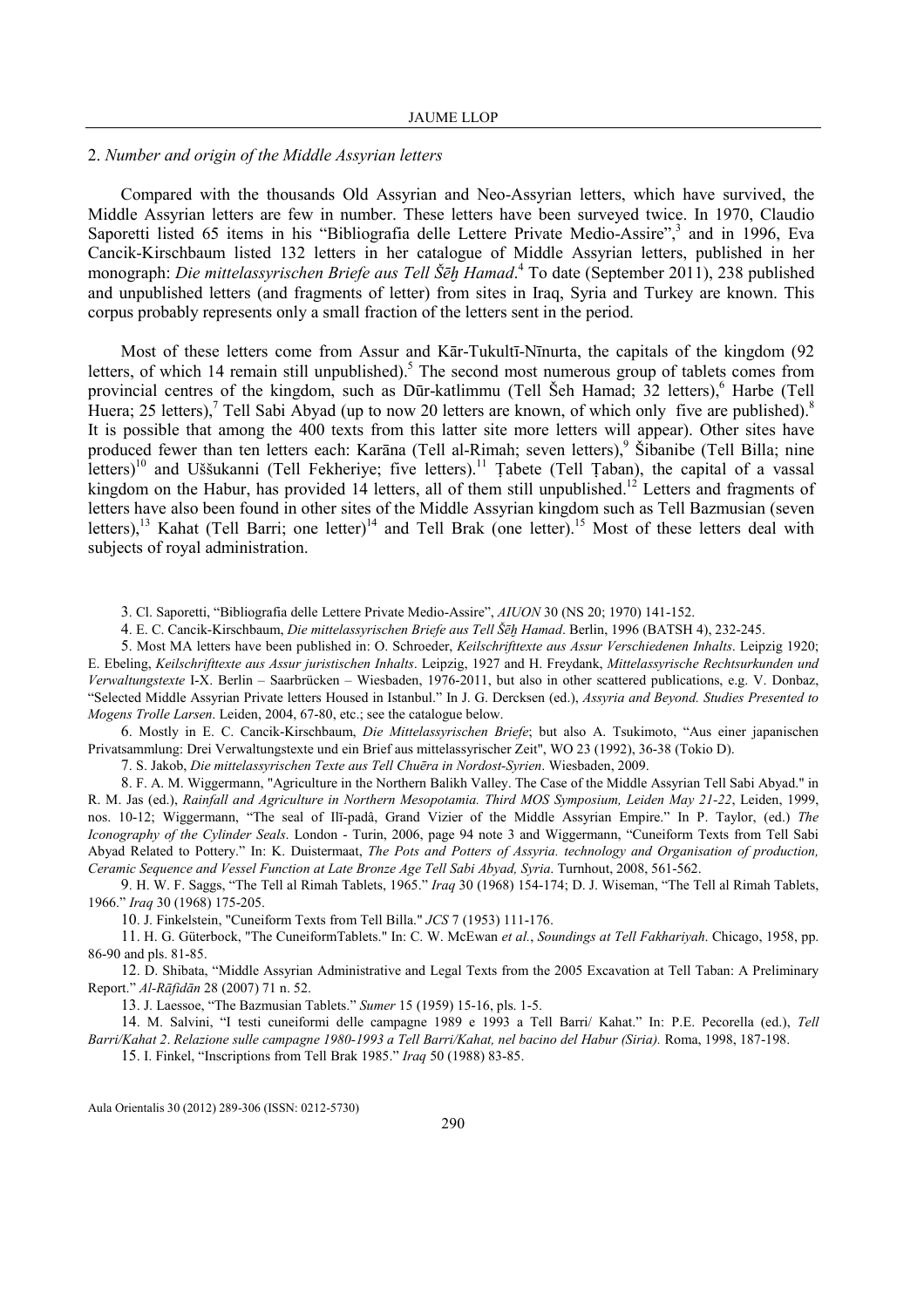The archive from Assur or Kār-Tukultī-Ninurta with the diplomatic correspondence of the Middle Assyrian kings has not been found; nor have copies of the letters sent by the Middle Assyrian kings to the kings of other countries. Exemplars of the diplomatic correspondence of the Assyrian kings, or letters sent by Assyrian officials abroad have been found in Akhetaton (Tell el-Amarna, Egypt; two letters),<sup>16</sup> Hattuša (12 letters),<sup>17</sup> Nippur (three letters)<sup>18</sup> and Ugarit (six letters).<sup>19</sup> A Middle Assyrian private letter in a Japanese private collection probably comes from Emar.<sup>20</sup>

The increase in the number of Middle Assyrian letters in recent years is mainly due to publication of tablets from the old excavations at Assur and Kār-Tukultī-Ninurta (between 1903-1914), which were stored in the museums in Berlin and Istanbul. To these tablets, we should add, the findings of more modern excavations in Syria, in particular, Tell Sabi Abyad (in the 1990's and 2002-04) and Tell Taban (in 2005). Most of the latter are still unpublished, including 14 tablets from the older excavations in Assur. In 2009 and 2010, Middle Assyrian tablets were found in Tell Fekheriye (Syria), among the ca. 50 tablets unearthed are an undefined number of letters.<sup>21</sup>

Middle Assyrian is the language used in most of the letters. Whereas the cuneiform correspondence found in the capitals and the provincial centres of Assyria is written in this language, some specimens found in centres outside of the Assyrian kingdom were also written in Middle Babylonian with some Assyrianisms. Middle Babylonian was the language used in the diplomatic correspondence of the Ancient Near East during the Late Bronze Age.

### 3. Types of Letters and their language

A first classification of the Middle Assyrian letters according to their contents, senders and addressees may distinguish between the letters sent by private and official individuals. The private letters were sent among private individuals with private issues. The official letters were sent by the king or the officials of the royal administration to other kings or royal officials and addressed official matters. The language and information in these letters depends mainly on the respective status of the sender and recipient.

16. W. L. Moran, "Amarna Texts." In: I. Spar (ed.), Cuneiform Texts in the Metropolitan Museum of Art. New York, 1988, volume 1, text 102, pp. 149-150, pls. 112-113; Moran, The Amarna Letters. Baltimore – London, 1992, 38-41; see the recent translation by D. Schwemer, "Briefe aus dem Archiv von el-Amarna." In: B. Janowski and G. Wilhelm (eds.), Texte aus der Umwelt des Alten Testaments. Neue Folge. Band 3: Briefe. Gütersloh, 2006, 178-180 (EA 15 and 16) with previous bibliography. 17. C. Mora and M. Giorgieri, Le lettere tra i re ittiti e i re assiri ritrovate a Ḫattuša. Padova 2004.

18. W. von Soden, "Drei mittelassyrische Briefe aus Nippur." AfO 18 (1957-58) 368-371.

19. F. Thureau-Dangin, "Une lettre assyrienne à Ras Shamra." Syria 16 (1935) 189-193; J. Nougayrol, Le Palais Royal d'Ugarit IV.Textes accadiens des archives sud (Archives internationales). Paris, 1956; J. Nougayrol et. al., Ugaritica V. Nouveaux textes accadiens, hourrites et ugaritiques des archives et bibliotheques privés d'ugarit commentaires des textes historiques (première partie). Paris, 1968.

20. B. Faist, Der Fernhandeln des assyrischen Reiches zwischen dem 14. und 11. Jh. v. Chr. Münster, 2001, pp. 251-252, pls. 3-4.

21. D. Bonatz, "Tell Fekheriye and the Question of Political Spaces in Late Bronze Syria" conference held at the international colloquium: 100 Jahre Archäologische Feldforschungen in Nordost-Syrien -Eine Bilanz- (Pergamon Museum, Berlin, July 23rd, 2011). See http://www.fecheriye.de.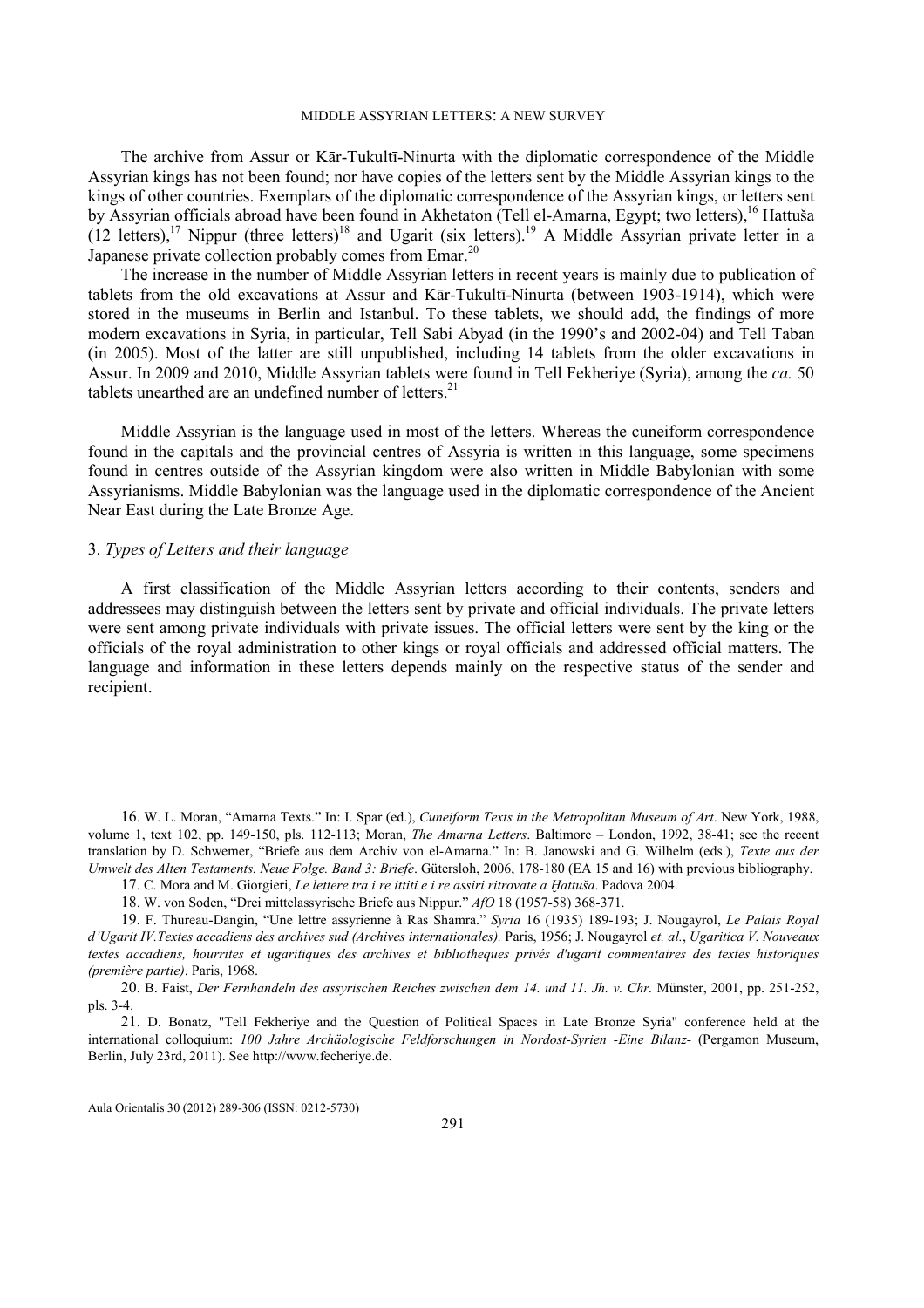

### 3.1. Private and official letters:

The first division we can make in the Middle Assyrian correspondence is between the private and official letters.

### 3.1.1. Private letters

The private letters are extremely rare among the findings of the Middle Assyrian correspondence. In fact, only three private Middle Assyrian letters are currently known.<sup>22</sup>

### Example:

A 845 (Donbaz, GS Cagni, 238):

<sup>1)</sup> To the daughter of Qibi-ili<sup>2</sup> speak, <sup>3)</sup> Buraqu (says) the following:

4) May there be health for you.

5) There is health for me here.

 $6$ <sup>0</sup> Who could see your beautiful eyes and  $7-8$ <sup>3</sup> hear your sweet words?

 $8-9$ ) [My heart] desires greatly to see you.

11-13) I am sending to you a  $[...]$  with Bel-iddin.

14-18) May my sister (or My Lady), Ahāte send me two sickles of copper or bronze.

19-22) May my sister, Ahāte send me her greeting.

Sometimes, it is difficult to decide whether a letter is private or official. This distinction is not always clear cut. We find letters from individuals, who are clearly identified as royal officials, in which is not clear, whether they are dealing with official or private matters, e.g. the letters of Bābu-aha-iddina (in

22. V. Donbaz, "A Middle Assyrian Private Letter." In: S. Graziani (ed.), Studi sul vicino oriente antico dedicati alla memoria di Luigi Cagni. Napoli, 2000 pub. 2002, 237-241; J. Llop, Mittelassyrische Verwaltungsurkunden aus Assur. Texte aus den "grossen Speichern" und dem Ubru-Archiv. Wiesbaden, 2009, no. 150 and Faist, Fernhandel, 251-254.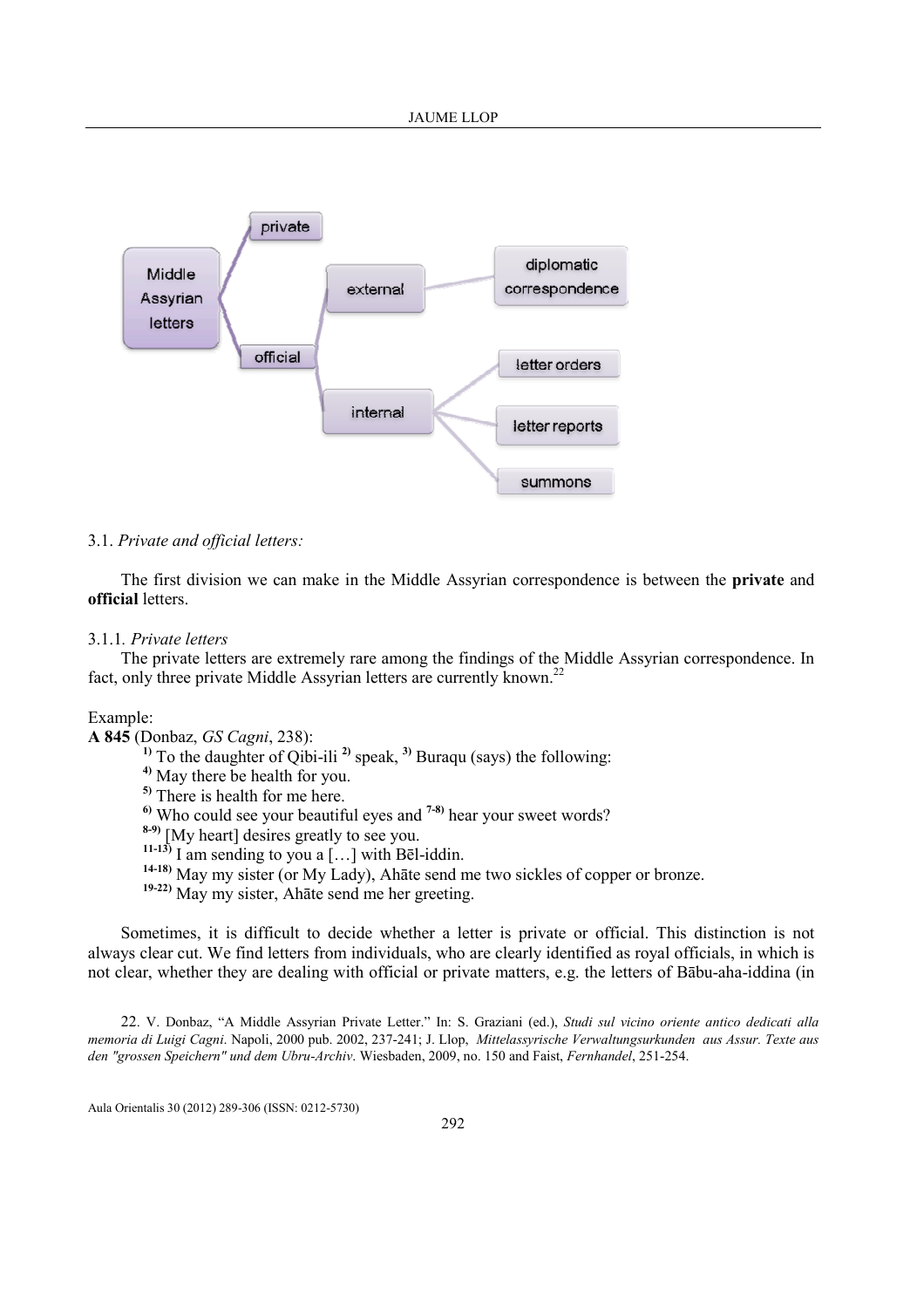the archive known as Assur M  $11$ <sup>23</sup> or the letter of an the administrator of Tell Sabi Abyad to a woman (possibly his wife, TSA T 96-36). $^{24}$ 

## 3.1.2. Official letters

Official letters may be classified into two groups, external correspondence, directed to other kingdoms, i.e. diplomatic correspondence, and **internal** correspondence, to be sent to sites in the Assyrian kingdom.

### 3.1.2.1. External correspondence

These letters make up the *diplomatic correspondence*, i.e. between kingdoms. They are usually written between equals, from the Assyrian king to a foreign king, but also from Assyrian royal officials to foreign royal officials.

The international archive of the Middle Assyrian kings has not been found. Some letters from the Babylonian king to his Assyrian counterpart have been found in later copies,<sup>25</sup> but no copies of the letters sent by the Assyrian kings have been found in Assur or Kār-Tukultī-Ninurta, the capitals of the Assyrian kingdom during this period.

The letters making up the Assyrian diplomatic correspondence have been found in sites outside the territory of Assyria, such as Hattuša (Bogazkoy, Turkey), Ugarit (Ras Shamra, Syria) and Akhetaton (Tell el Amarna, Egypt). Among the 20 letters and letter fragments of the Middle Assyrian diplomatic correspondence found, two were addressed to the Egyptian Pharaoh, nine letters to the Hittite king and one to the king of Ugarit.

The international correspondence of the period was usually written in Middle Babylonian. The Middle Assyrian correspondence contained Assyrianisms. However, some of the letters sent were written in Middle Assyrian. One of them is a letter of Assur-uballit I (1353-1318) to the Pharaoh:

# EA 15

1-2) To the king of Egypt speak,

<sup>3)</sup> the following (says) Assur-uballit, the king of Assur:

4-6) May there be health for you, your house, your land, your war-chariots and your troops.

7) I am sending to you my messenger

8) to see you and your country.

 $9-10$ ) Until now, my predecessors did not send (anything);

<sup>11)</sup> today, I am sending to you

12) one magnificent chariot, two horses,

13) one date-stone made of lapis lazuli.

14-15) I have sent to you as my greeting-present.

<sup>16-18)</sup> The messenger, who I am sending to you, in order to see (you), do not delay him.

19) Let him see and come back.

20-22) May he see your intention and the intention of your land and may he come back.

24. Wiggermann, "Agriculture," no. 10.

25. J. Llop and A. R. George, "Die babylonisch-assyrischen Beziehungen und die innere Lage Assyriens in der Zeit der Auseinandersetzung zwischen Ninurta-tukulti-Aššur und Mutakkil-Nusku nach neuen keilschriftlichen Quellen." AfO 48-49 (2001-2002) 1-23.

<sup>23.</sup> H. Freydank and Cl. Saporetti, Bābu-aha-iddina. Die Texte. Rome, 1989.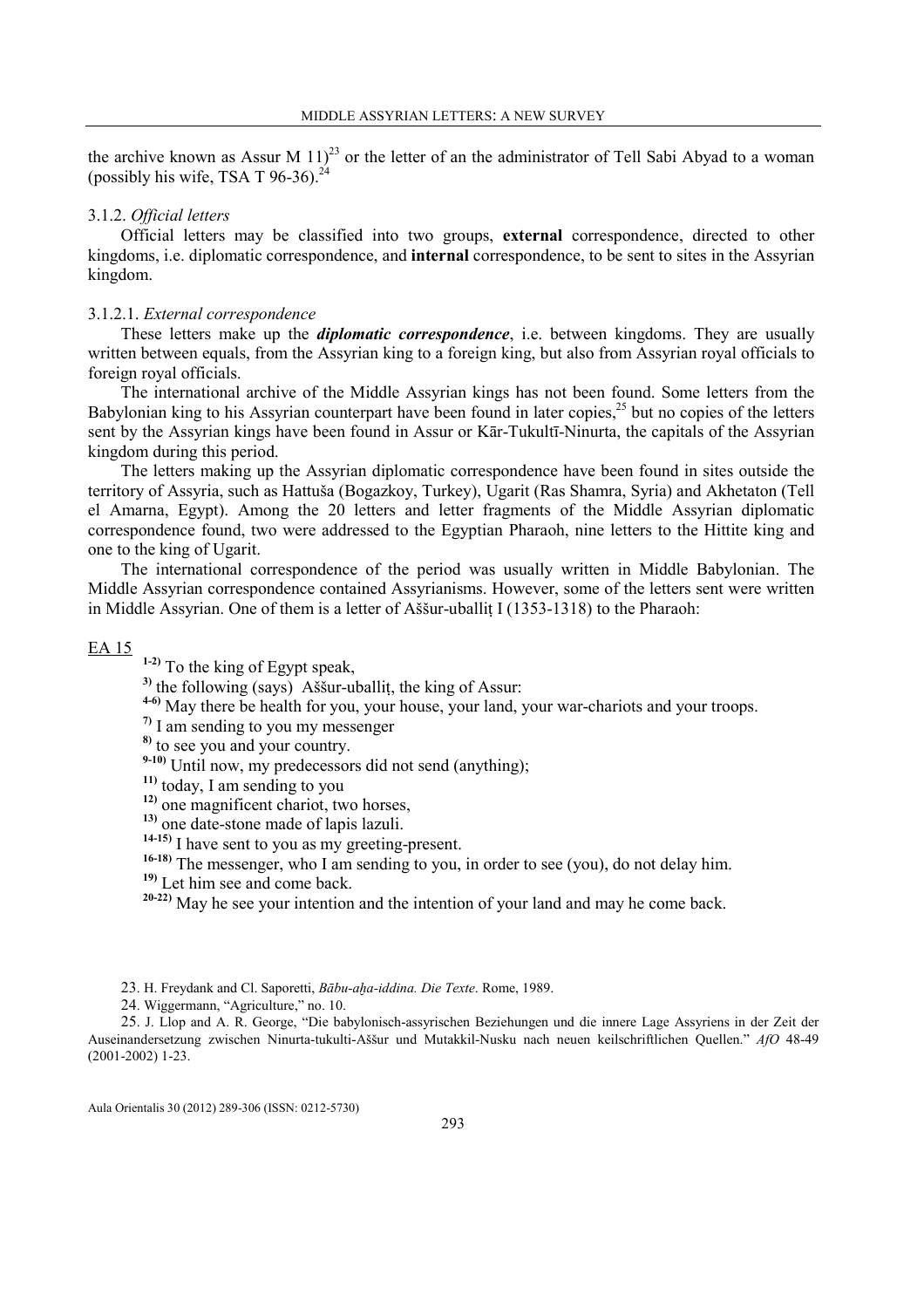3.1.2.2. Internal correspondence: letter orders, letter reports and summons

A second, larger, group of letters comprises the correspondence concerning the internal administration of the Assyrian kingdom. Three groups can be distinguished: letter orders, letter reports and summons.

In contrast to the diplomatic correspondence, where the exchange is between equals (usually kings), few letters between people of equal rank are found in the Assyrian administration, which was extremely hierarchical. The Middle Assyrian letters are from a superior to an inferior, issuing commands (i.e. letter orders) or from an inferior to a superior, reporting his actions or those of others and asking for instructions (letter report). A third, less numerous group of letters, coming exclusively from Assur, comprises correspondence from a judge to an official, summoning him to a trial (i.e. summons).

a) Letter orders: The sender of letters of this type is of a higher rank than addressee or recipient of the letter. They are letters from the king or from high officials to lower officials, requesting information about a particular subject and/or giving commands to the lower official as to how a particular subject should be dealt with: hence the name "letter orders". This group of letters is the most numerous in the Middle Assyrian correspondence: 105 letter orders or fragments of letter order have been found.

Example:

TSA T 97-17 (Wiggermann, "Agriculture", no. 11)

1) To Igaršu-ēmedi

 $2-3$ ) speak: the following (says) Tammitte:

4-5) Sarniqu, I am sending to you.

 $\frac{6-7}{2}$  Receive (*muḫur*) a cow of the sphere of responsibility of Kitteya (and) give (it) (*dinaššu*) to him (Sarniqu).

 $8-11$ ) May he gather (*lupahhira*) all his cattle and transfer (*lūšazziz*) (it) to your sphere of responsibility.

 $12-14$ ) (As for) you, choose (*ussuq*) three bulls for the threshing-sledge

<sup>15-17)</sup> (and) take (leqe) these bulls. He may take (lilqe) the rest.

<sup>18-19)</sup> May he remove (*lissuh*) the beams of his fortified farm and take (*lilqe*) (them).

 $20-22$ ) May he take (*lilqe*) all his goods and the goods of his house.

<sup>22-23)</sup> Nobody should stop him ( $l\bar{a}$  ikallašu).

The introductory formula (*praescriptio*) of this type of letter is always:<sup>26</sup>

Ana  $PN_1$  (addressee) *aibīma umma*  $PN_2$  (sender)

"To  $PN_1$  speak, the following (says)  $PN_2$ "

Apart from the introductory formula, the feature that most clearly distinguishes letter orders is their language. The predominant verbal form in the body of these letters is the imperative (for positive orders), in the example above:

muḥur, "receive"; dinaššu, "give to him"; ussuq, "choose"; leqe, "take".

The prohibitive ( $l\bar{a}$  + present) is used for negative orders, in the example above: mamma  $l\bar{a}$  ikallašu "Nobody should stop him". The commands to a third person, i.e. which have to be transmitted by the addressee, are formulated in the precative, in the example above:

26. Cancik-Kirschbaum, Die mittelassyrischen Briefe, 54-56.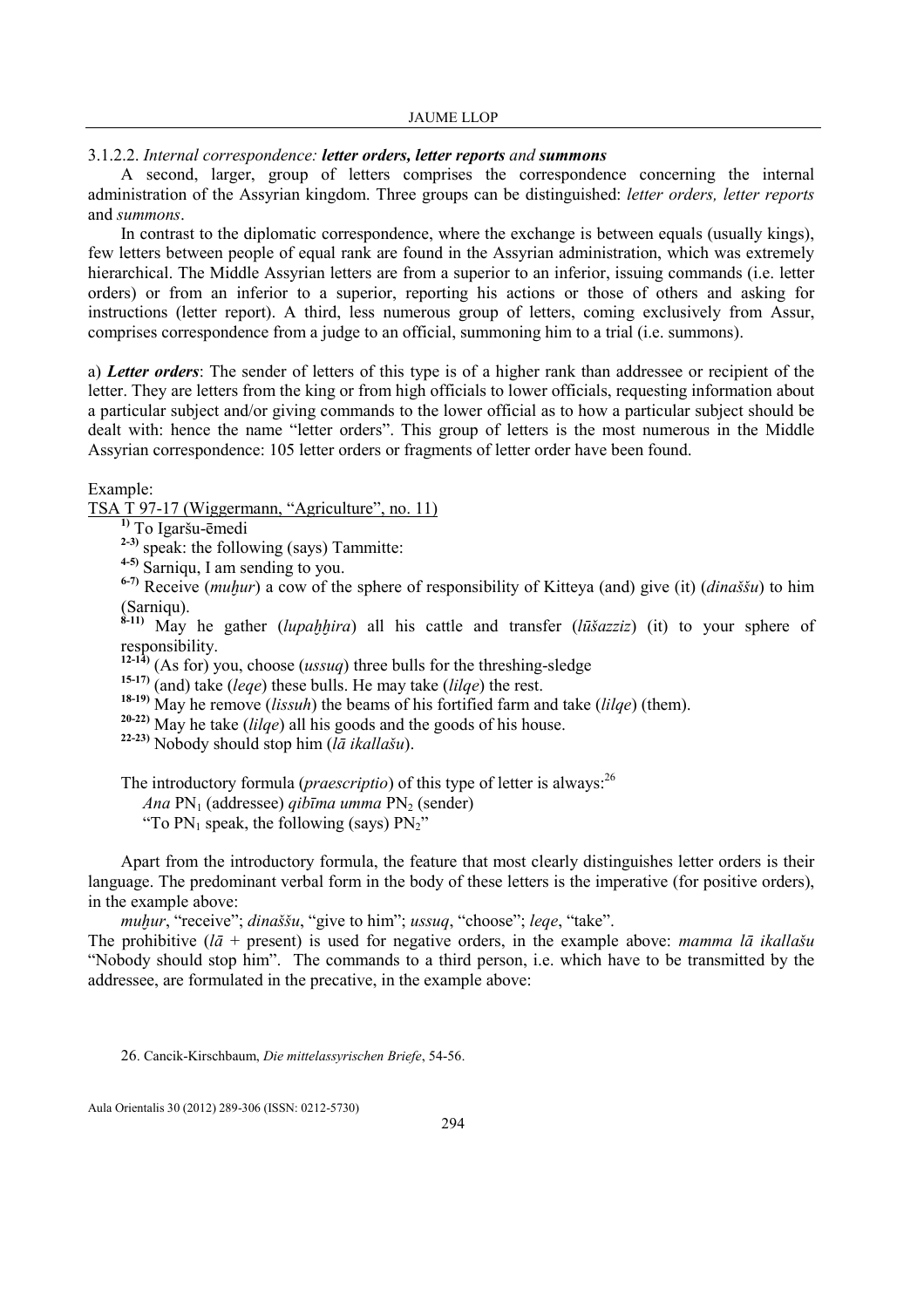lupaḫḫira, "may he gather"; lūšazziz, "may he transfer"; lilqe, "may he take"; lissuḫ, "may he remove".

b) Letter reports: The sender of letters of this type is usually of a lower administrative rank than the recipient. Surprisingly, we do not have Middle Assyrian letter reports from a royal official to the king, but only letter orders from the Assyrian king to officials or diplomatic messages directed to other kings (see the diplomatic correspondence). Possibly, this is because the royal correspondence archive has not been found. In the letter reports, the officials frequently present information that the addressee, a higher official, had previously requested (ša bēlī išpuranni, "(concerning) what my lord wrote to me"), i.e. the higher official had sent a letter order.

### Examples:

BATSH 4, 2: 15-21

<sup>15-16</sup> (About) what my lord wrote to me (ša bēlī išpuranni): "Why did Aššukanaean troops not go (lā  $illik\bar{u}$ ) after them (Karkemišean fugitives)?"

<sup>16 -17)</sup> The grasshopper has eaten ( $\bar{\epsilon}$ takal) their harvest; they have eaten ( $\bar{\epsilon}$ taklū) the *elmeltu*-grass thereafter.

<sup>18 - 21</sup>) There is nobody (*mamman laššu*) in the city. Fifty Kassites, hostages or captives, and 50 Subareans, hostages, live (usbū) in the city. There is no one *(ailuttu laššu)* for the garrison of the city.

# BATSH 4, 6: 8'-15'

 $8^{(8-9)}$ ) The flax, that they have harvested (*ēṣidūni*) this year is (amounts to; *ibašši*) ten talents (ca. 300 kg.).

<sup>9'-11'</sup>) When there is not (*laššūni*) more flax, may he look after (*liqūl*) the walls and the courtyard of the cloth or should we do (it)? ( $l\bar{u}$  nēpuš)

<sup>11'-13'</sup>) The days will be cold *(ikaṣṣū*) again (and) it will not be suitable *(lā illak)* for washing. I am waiting (adaggal) for the communication of my lord.

 $13^{13}$ -14') May my lord write (lišpura) to me in order to bind (ana kaṣāri). May they bind (likṣurū) and web (limhisū).

<sup>15')</sup> May they wash (*limsiū*) as long as the days are good ( $t\bar{a}b\bar{u}ni$ ).

The introductory formula to this type of letter is usually: $27$ 

Ana  $PN_1$  (addressee) bēlīya tuppi  $PN_2$  (sender) urdīka ultaka''in ana dinān bēlīya attalak

"To  $PN_1$ , my lord, tablet of  $PN_2$ , your servant,

I prostrate myself, I would lay down my life (lit. may I be a substitute) for my lord" (i.e. I am at the disposition of my lord)."

The predominant verbal form in the body of these letters is the precative, which is used to suggest further actions or to ask for the higher official's permission to undertake further actions, see above:

liqāl, "may he look after"; lū nēpuš, "should we do (it)?"; lišpura, "may he write"; liksurū, "may they bind"; *limhisū*, "may they web".

27. Cancik-Kirschbaum, Die mittelassyrischen Briefe, 56-60.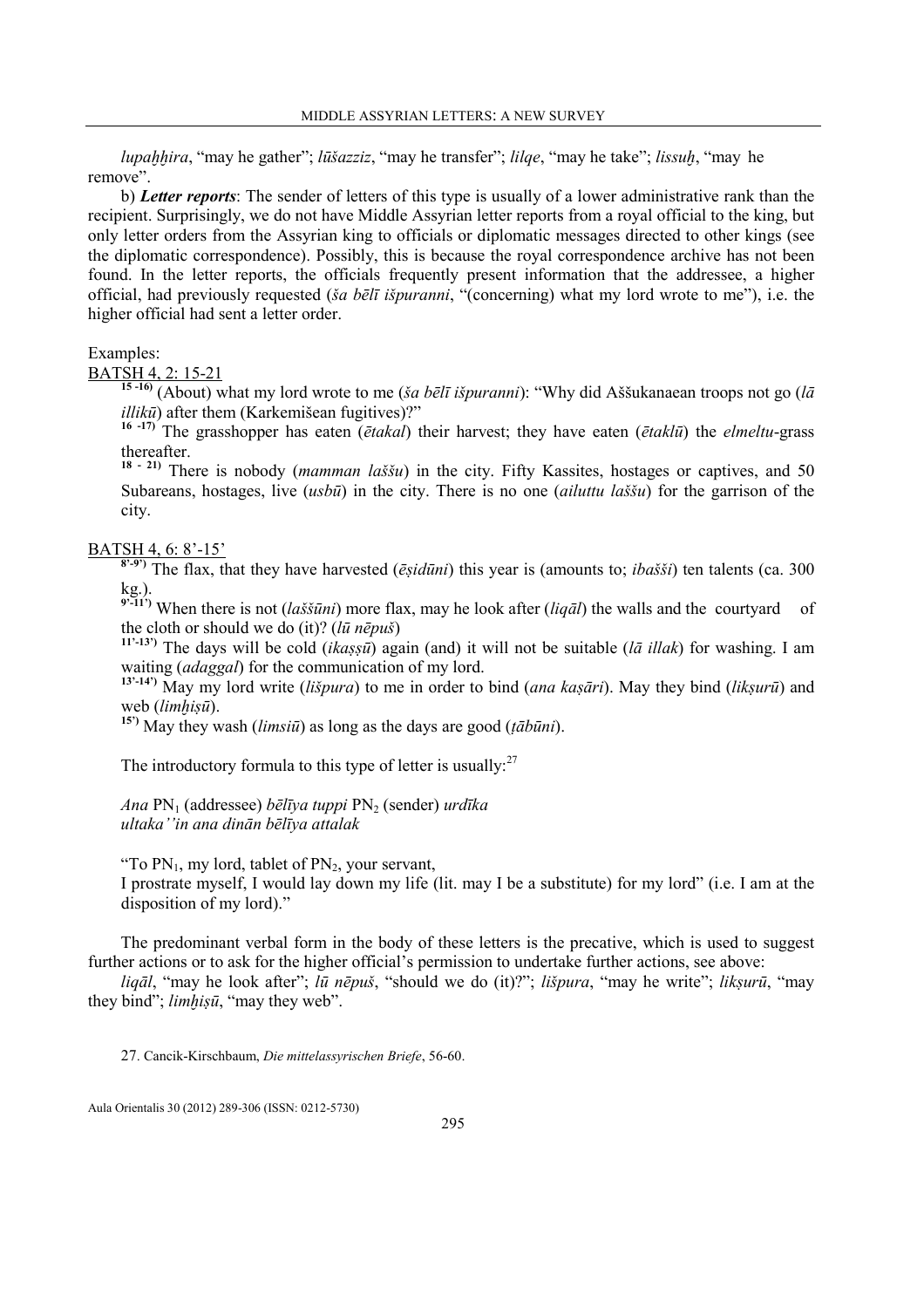The narrative tense par excellence in the letters (in all groups, not only the letter reports) is the perfect. The perfect is used to report past actions, see above:

ētakal, "he has eaten"; ētaklū, "they have eaten".

The preterite is used only in the subordinate sentences or is negated in the main sentences, for example above:

 $\bar{g}a \bar{b}e\bar{d}i$  išpuranni, "what my lord wrote to me"; *lā illikū*, "they did not go"; *ša ... ēsidūni*, "that they have harvested".

The estative and the present are used for estates and durative actions. Estative: usbū, "they live"; adi  $\ldots$  *tābūni*, "as long as they are good"; *laššu*; *laššūni*, "there is not".

Present: ikașșū, "they become cold"; adaggal, "I am waiting"; lā illak, "it is not suited (literally, it does not go)".

c) The summons (German: gerichtliche Ladungen, French: assignations à comparaître; Spanish: citaciones judiciales)

The third group of letters were found only in Assur (and could be included under letter orders). Only seven exemplars of this kind of letter have been found.<sup>28</sup> They are letters from an official, probably acting as a judge, to another official, requiring him to appear in court as a consequence of the complaint from a wronged individual. All the seven summons belong to the same archive, the Ubru archive (i.e. Assur M 8).

### Example:

A 133 (Donbaz, FS Grayson, no. 1)

1-3) To Ubru speak, the following (says) Narām-Aššur:

 $^{4-5}$ ) Aššur-bēl-apli came to me (saying):  $^{6-10}$  "I am neither in debt nor am I a liar (and in spite of that) he (Ubru) has taken from me a slave woman (and) a 10-year-old she-donkey."

<sup>11-16</sup>) Take your witnesses and everything that speaks in your defence and come to declare at your trial.

<sup>17-19</sup>) Month Kuzallu (V); 26th day; eponyme Abattu, son of Adad-šumu-lēšir (11th year of Tukultī-Ninurta).

The Middle Assyrian letters may carry a subscriptio, usually a date, at their end, i.e. at the lower part of the reverse or the left side of the tablet. It usually states the month, day and eponyme (year) in which the letter was written:

ITI NN UD.n.KÁM līmu NN;

Sometimes, only the day is noted: UD.n.KÁM. Very often, the letters do not carry date at all.

One hundred and seventy one out of 238 Middle Assyrian letters can be assigned to the groups above, i.e. they are official letters with an identified subject:

28. MARV 1, 13; A 133 (Donbaz, FS Grayson, no. 1); A 748 (Donbaz, FS Grayson, no. 2); A 988+ (unpublished); M. Hall, "A Middle-Assyrian Legal Summons." ZA 73 (1983) 75-81; KAV 169 (MARV 5, 86); KAV 168; KAV 201 (MARV 5, 88), Freydank, "bitqi bataqu 'Abschneidungen abschneiden'." AoF 24 (1997) 105-114.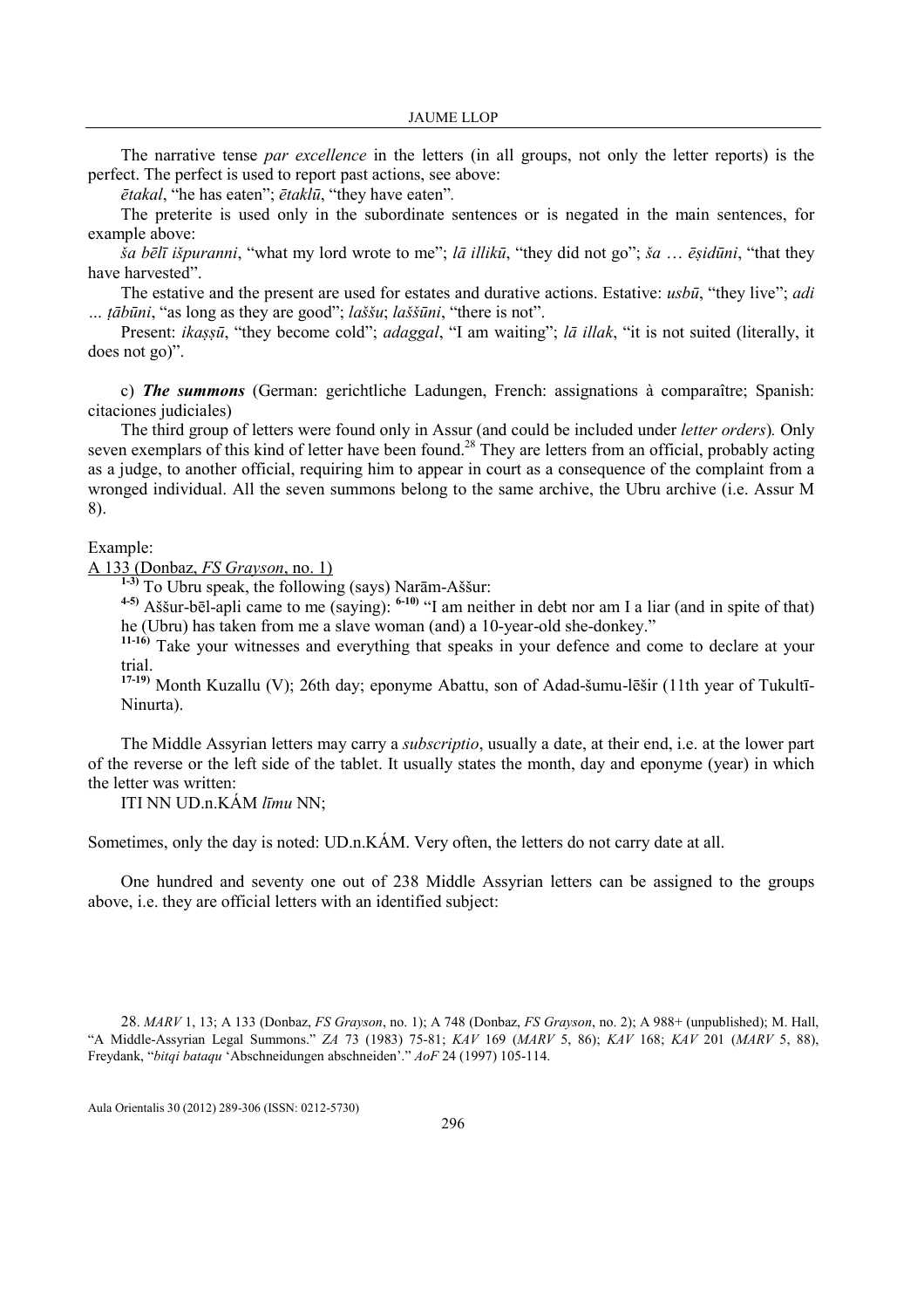#### MIDDLE ASSYRIAN LETTERS: A NEW SURVEY



Of the remaining 67 letters, three are private letters, 47 are still unpublished and the rest are too fragmentary to be assigned to one of these groups.

### 4. Conclusions

The letter genre is not as widely attested as other genres in the Middle Assyrian cuneiform documentation; in fact, in terms of types of cuneiform documents, letters are the fifth most frequent after lists (at least 708 tablets), receipts (at least 364 tablets), debt-notes (at least 321 tablets) and notes (at least 293 tablets).



The royal or official correspondence is far more common than the private correspondence: of the total of 238 letters only three are private, compared with 171 official letters. This is because most of the archives unearthed belong to the royal administration. According to the information published by O. Pedersén,<sup>29</sup> eight of the fourteen archives unearthed in Assur are official. The archives found in the other sites of the Middle Assyrian kingdom mentioned above are also official or related to the palace.

29. Pedersén, Archives and Libraries of the City of Assur. Uppsala, 1985, volume 1.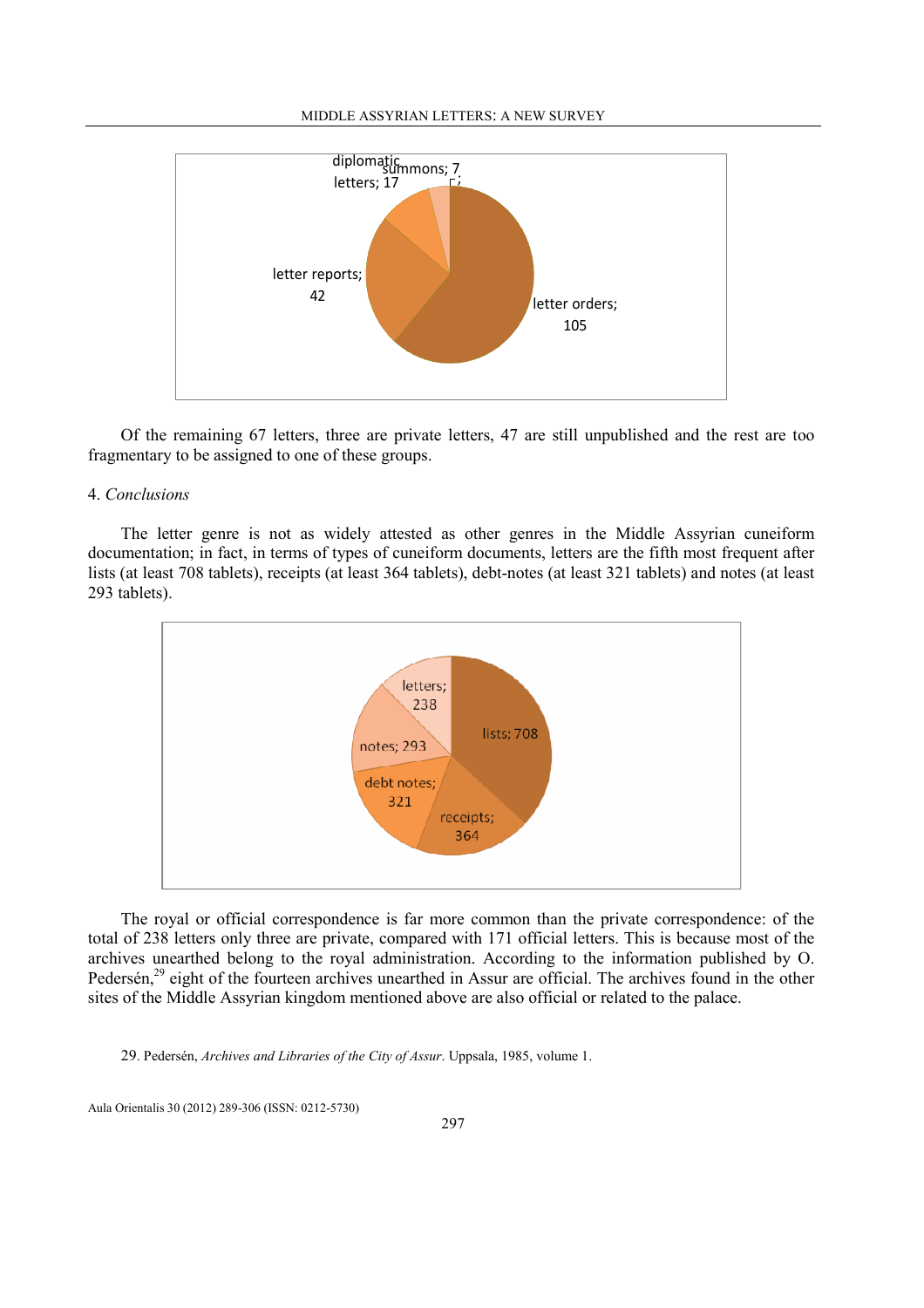The contribution of the Middle Assyrian letters to the reconstruction of the diplomacy and the relations of Assyria with foreign kingdoms is limited, as only 20 exemplars have been found; but some exemplars are vitally important as historical sources (for example EA 15, as a testimony of the resurgence of Assyria in the 14th century during the reign of Aššur-uballiṭ I).

The Middle Assyrian letters reflect the existence of a strict hierarchical and well-functioning royal administration, shown by the presence of two main types: the letter orders and the letter reports. Indeed, letters play a decisive role in the reconstruction of the Middle Assyrian administration.

Finally, women appear in only eight letters (five times as addressees and three as senders) among the Middle Assyrian correspondence.<sup>30</sup> This scarce presence is probably a reflection of the absence of women in the Assyrian administration and of their role in Assyrian society.

### Catalogue of the Middle Assyrian letters according to the sites where they were found. (15/9/2011)

### I. Assur (Qalat Šerqat) and Kār-Tukultī-2inurta (Tulul al-Aqr)

### a) Ass. 7252

1) Ass.  $7252 = A 1020$ ; letter order (fragment); Donbaz, *FS Grayson*, no. 4.

### b) Ass. 11017

- 2) Ass.  $11017b = A 342$ ; unpublished;  $ALA M 8$  no. 12; BATSH 4, p. 232a no. 1.
- 3) Ass.  $11017c = A$  748; summon; Donbaz, *FS Grayson*, 77 (no. 2); *ALA* M 8 no. 13; BATSH 4, p. 232a no. 2.
- 4) Ass.  $11017d^{I} = A 318 + A 354 + A 2428$ ; envelope to Ass  $11017^{II}$ , unpublished; ALA M 8 no. 14. Ass.11017d<sup>II</sup> = AO 19227; letter report; M.-J. Aynard and J. M. Durand, Assur 3/1, 3 ff. no. 1; ALA M 8 no. 14; BATSH 4, p. 232a, no. 3.
- 5) Ass. 11017e = A 1947 + A 873; letter report; Donbaz, FS Grayson, 72; ALA M 8 no. 15; BATSH 4, p. 232a, no. 4; Donbaz, FS Grayson, 72.
- 6) Ass. 11007g = VAT 19467; MVA 143; letter order (?).
- 7) Ass. 11017n = A 133; summon; Donbaz, FS Grayson, 68-70, no. 1; ALA M 8 no. 23; BATSH 4, p. 232b, no. 5.
- 8) Ass. 11017o+q = A 988+; summon, unpublished; ALA I, M 8, no. 24; BATSH 4, p. 232b, no. 6.
- 9) Ass. 11017p = A 1100; letter report; Donbaz, FS Grayson, 75 f., no. 8; ALA M 8 no. 25.
- 10) Ass. 11017u = A 2429; letter order; Donbaz, FS Grayson, 71 f., no. 3; letter order; ALA M 8 no. 27; BATSH 4, p. 232b, no. 7.
- 11) Ass. 11017v = Erlenmeyer collection (Basel); Hall, ZA 73, 75-81; Faist, AOAT 265, 191; ALA M 8 no. 28; BATSH 4, p. 232b, no. 8.

### c) Ass. 11018

- 12) Ass. 11018h = VAT 16367; letter report; MARV 1, 15; ALA M 8 no. 40; BATSH 4, p. 232b, no. 9.
- 13) Ass. 11018i = VAT 16368; private? letter; MVA 150; ALA M 8 no. 41; BATSH 4, p. 232a, no. 10.

30. A 845 (Donbaz, GS Cagni, 237-241); A 2704 (Brinkman – Donbaz, ZA 75, 80-83); A 2705 (Donbaz, FS Garelli, 75- 79); Billa 61 (Finkelstein, JCS 7, 135 and 166); MARV 2, 25; MARV 4, 15; TAB T05A-134 (pers. com. D. Shibata) and TSA T 96-36 (Wiggermann, "Agriculture", no. 10).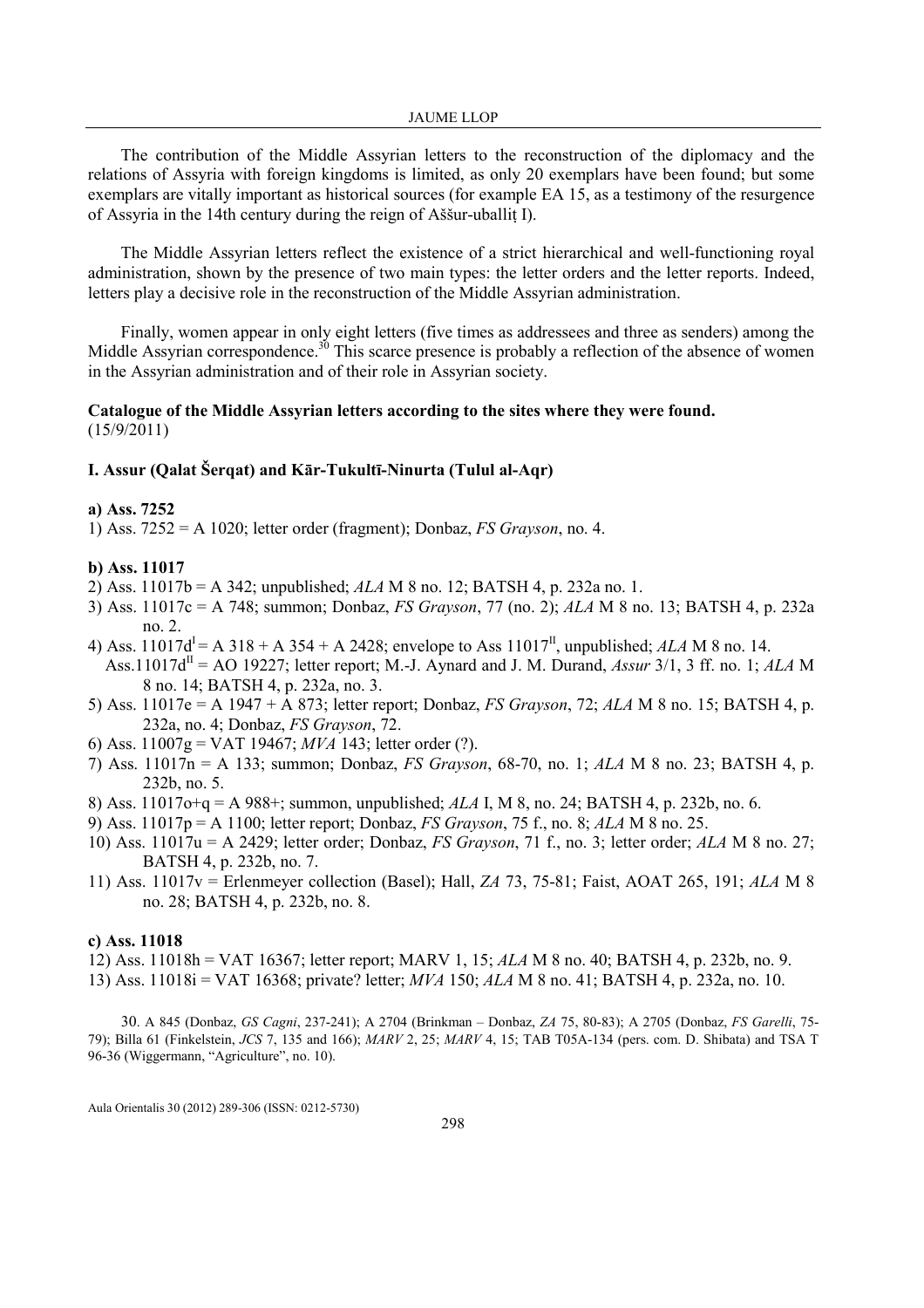- 14) Ass. 11018p = VAT 8748; summon; KAV 169; MARV 5, 86; Jakob, CM 29, 186 s.; ALA M 8 no. 47; BATSH 4, 233a
- 15) Ass. 11018q = VAT 16374; summon; MARV 1, 13; Jakob, CM 29, 186; ALA M 8 no. 48.
- 16) Ass. 11018r = VAT 8743; letter order; KAJ 291; Ebeling, MAOG 7, 25; ALA M 8 no. 49.
- 17) Ass. 11018t = VAT 16375;  $MARV$  1, 71; letter report; Llop,  $AoF$  30, 3-10;  $ALA$  M 8 no. 51; BATSH 4, p. 233a, no. 13;

#### d) Ass. 11019

- 18) Ass. 11019a = VAT 8752; KAV 168; summon; ALA M 8 no. 57; BATSH 4, p. 233a, no. 14.
- 19) Ass. 11019c = VAT 8745; KAV 201; MARV 5, 88; summon; Freydank, AoF 24, 110-111; ALA M 8 no. 59; BATSH 4, p. 233a, no. 15.
- 20) Ass. 11019g = VAT 8596; KAJ 316; MARV 1, 22; letter order; ALA M 8 no. 63; BATSH 4, p. 233b, no. 16.

### e) Ass. 11032

21) Ass. 11032 = VAT 20417; MARV 8, 84; letter order.

### f) Ass. 13058

22) Ass. 13058hi = VAT 19582; MARV 3, 63; letter (?); ALA M 7, no. 143.

### g) Ass. 13662

23) Ass.  $13662 = A 1476$ ; letter report; Donbaz, *FS Grayson*, no. 7.

#### h) Ass. 14033

24) Ass.  $14033 = A 877$ ; letter order; Donbaz, *FS Grayson*, no. 5.

#### i) Ass. 14410 and 14445

- 25) Ass. 14410c = VAT 8011; KAV 99; letter order; Freydank Saporetti, Babu-aha-iddina, 20, 61; ALA M 11 no. 2; BATSH 4, 233 no. 17.
- 26) Ass. 14410d = VAT 8231; KAV 98; letter order; Freydank Saporetti, Babu-aha-iddina, 18, 59; Faist, AOAT 265, 100-101; ALA M 11 no. 3; BATSH 4, p. 233b, no. 18.
- 27) Ass. 14410f = VAT 8033; KAV 103; letter order; Freydank Saporetti, Babu-aha-iddina, 23, 64; ALA M 11 no. 4; BATSH 4, p. 233b, no. 19.
- 28) Ass. 14410h = VAT 8028; KAV 105; letter order; Freydank Saporetti, Babu-aha-iddina, 25, 65; ALA M 11, no. 6; BATSH 4, p. 233b, no. 20.
- 29) Ass.  $14410i = \text{VAT } 8030$ ;  $KAV 109$ ; letter order; Freydank Saporetti, *Babu-aha-iddina*, 28, 68; Faist, AOAT 265, 104-106; ALA M 11, no. 7; BATSH 4, p. 234a, no. 21.
- 30) Ass.  $14410k = VAT 8032$ ;  $KAV 102$ ; letter order; Freydank Saporetti, *Babu-aha-iddina*, 22, 63; Hecker, TUAT NF 3, 106 f. no.1.1; ALA 11, no. 8; BATSH 4, p. 234a, no. 22;
- 31) Ass. 14410l = VAT 8024;  $KAV$  100; letter order; Freydank Saporetti, *Babu-aha-iddina*, 21, 62; ALA M 11, no. 9; BATSH 4, p. 234a, no. 23.
- 32) Ass.  $14410m = VAT 8259$ ;  $KAV 205$ ; letter order; Freydank Saporetti, *Babu-aha-iddina*, 33, 73; ALA M 11, no. 10; BATSH 4, p. 234a, no. 24.
- 33) Ass. 14410o = VAT 8225; KAV 104; letter order; Freydank Saporetti, Babu-aha-iddina, 24, 65; ALA M 11, no. 12; BATSH 4, p. 234a, no. 25.
- 34) Ass. 14410q = VAT 8851; Weidner, AfO 19, pl. 5; Freydank Saporetti, Babu-aha-iddina, 9, 51; ALA M 11, no. 14; BATSH 4, p. 234, no. 26.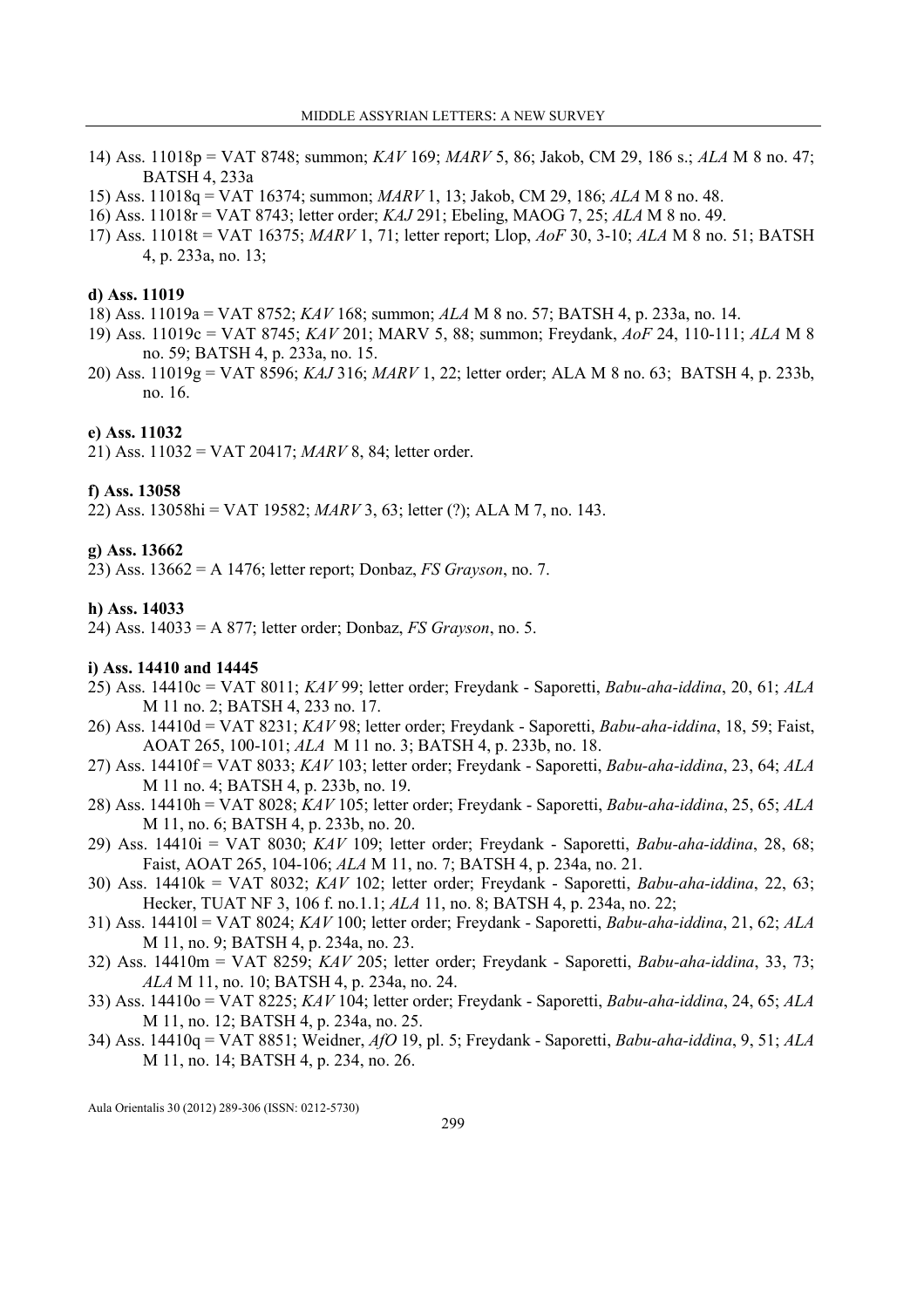- 35) Ass. 14410r = VAT 8861; KAV 108; letter order; Freydank Saporetti, Babu-aha-iddina, 27, 67; ALA M 11, no. 15; BATSH 4, p. 234b, no. 27.
- 36) Ass. 14410t = VAT 8842; KAV 107; letter order; Freydank Saporetti, Babu-aha-iddina, 27, 67; ALA M 11, no. 17; BATSH 4, p. 234b, no. 28.
- 37) Ass. 14410v = VAT 8865;  $KAV$  106; letter order; Freydank Saporetti, Babu-aha-iddina, 26, 66; ALA M 11, no. 18; BATSH 4, p. 234b, no. 29.
- 38) Ass. 14410 $x = \text{VAT } 8862$ ;  $KAV$  194; letter order; Freydank Saporetti, *Babu-aha-iddina*, 30, 70; Jakob, CM 29, 484; ALA M 11, no. 20; BATSH 4, p. 234b, no. 30.
- 39) Ass. 14410af = VAT 8013; KAV 96; letter order; Freydank Saporetti, Babu-aha-iddina, 17f., 58; ALA M 11, no. 28; BATSH 4, p. 234b, no. 31.
- 40) Ass. 14410ak = VAT 8863; MAR $\hat{V}$ 3, 64; letter order; Freydank Saporetti, *Babu-aha-iddina*, 36, 75; ALA M 11, no. 30; BATSH 4, p. 235a, no. 32.
- 41) Ass. 14410 (?) = VAT 8979; KAJ 5; letter order; Freydank Saporetti, Babu-aha-iddina, 48, 85; BATSH 4, p. 237a, no. 52.
- 42) Ass. 14410 = VAT 8993; KAV 200; letter order; Freydank Saporetti, Babu-aha-iddina, 32, 72; ALA M 11, no. 35; BATSH 4, p. 235a, no. 33.
- 43) Ass. 14410 = VAT 9001 + VAT 9033; KAV 195 + KAV 203; letter order; Freydank Saporetti, Babuaha-iddina, 31, 70; ALA M 11, nos. 36 + 39; BATSH 4, p. 235a, no. 34.
- 44) Ass. 14410 = VAT 9025; KAV 196; letter order; Freydank Saporetti, Babu-aha-iddina, 32, 71; ALA M 11, no. 38; BATSH 4, p. 235a, no. 35.
- 45) Ass. 14410 = Manchester; MCS 2, 14, 2; letter order; Freydank Saporetti, Babu-aha-iddina, 34, 74; ALA M 11, no. 62; BATSH 4, p. 235a, no. 36.
- 46) Ass. 14410 = A 778; unpublished; letter order (?); Donbaz, Archivum Anatolicum 3 (1997) 103; BATSH 4, p. 235a, no. 37.
- 47) Ass. 14410 = A 1438 + A 1559; unpublished; letter order (?); Donbaz, Archivum Anatolicum 3 (1997) 103; BATSH 4, p. 235a, no. 38.
- 48) Ass. 14445 = A 1551; unpublished; Donbaz, Archivum Anatolicum 3 (1997) 105.
- 49) Ass. 14410 = A 1539; unpublished; letter (?); Donbaz, Archivum Anatolicum 3 (1997) 104; BATSH 4, p. 235a, no. 39.
- 50) Ass. 14410 = A 1563; unpublished; letter (?); Donbaz, Archivum Anatolicum 3 (1997) 105; BATSH 4, p. 235a, no. 40.
- 51) Ass. 14410 = A 1577; unpublished; letter order (?); Donbaz, Archivum Anatolicum 3 (1997) 105; BATSH 4, p. 235a, no. 41.
- 52) Ass. 14410 = A 1734; unpublished envelope fragment; Donbaz, Archivum Anatolicum 3 (1997) 105.
- 53) Ass. 14410 = A 2174; unpublished; Donbaz, Archivum Anatolicum 3 (1997) 105.
- 54) Ass. 14410 = A 2424; unpublished; letter order (?); Donbaz, Archivum Anatolicum 3 (1997) 104.
- 55) Ass. 14410 = A 2704; unpublished; letter report; Brinkman Donbaz, ZA 75 (1985) 80-83; BATSH 4, p. 236a, no. 43.
- 56) Ass. 14445 = A 2705; letter order; Donbaz, FS Garelli, 75-79; BATSH 4, p. 236a, no. 44.
- 57) Ass. 16008l = VAT 18003; MARV 1, 39; letter order; Freydank Saporetti, Babu-aha-iddina, 45, 83; ALA M 5, no. 29; BATSH 4, p. 236a, no. 45. In spite of the Ass.-no., the letter is probable to belong to the archive of Bābu-aha-iddina.

#### j) Ass. 14424

58) Ass. 14424 = A 850; letter order; Donbaz, FS Grayson, no. 6.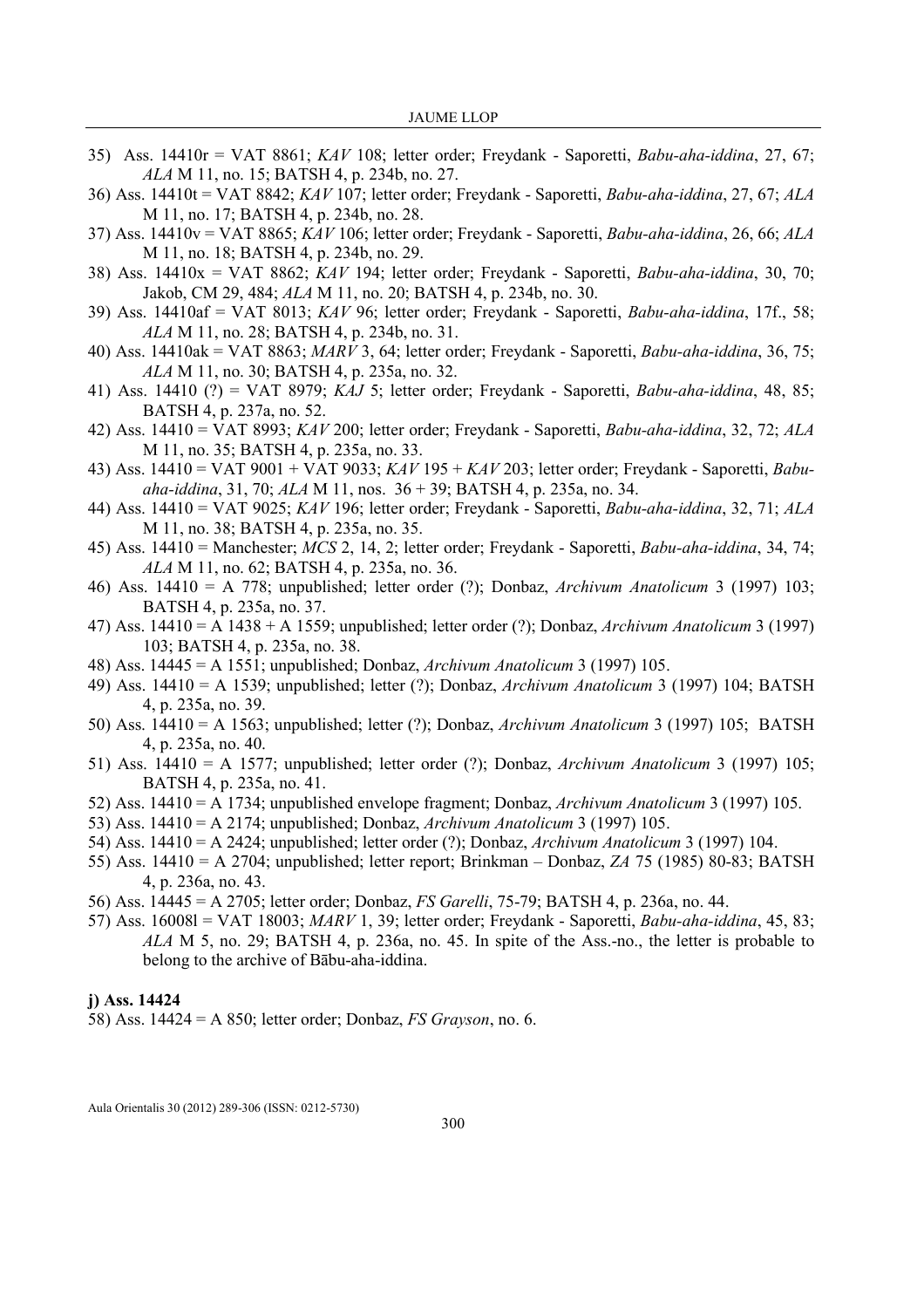#### k) Ass. 14385

59) Ass. 14385b = A 845; private letter; Donbaz, GS Cagni, 237-241.

#### l) Ass. 14446

60) Ass. 14446dc = VAT 8760; MARV 2, 25; letter order (?); ALA M 9, no. 102; BATSH 4, p. 236 f., no. 51.

### m) Ass. 14580

61) Ass. 14580 = VAT 18048; MARV 5, 89; Llop, SAAB 18 (2009-2010) 14 f.

### n) Ass. 16235

62) Ass. 16325s = VAT 18051; MARV 2, 5; letter; ALA M 5, no. 7; BATSH 4, p. 236a, no. 46.

#### o) Ass. 16343

63) Ass. 16343 = A 2709; letter (?); Donbaz, FS Garelli, p. 75.

#### p) Ass. 18767 - 18784

- 64) Ass. 18767y = VAT 20907; MARV 5, 19; letter report (fragment).
- 65) Ass. 18773c = VAT 13093; MARV 10, 90; letter report; ALA M 4, no. 71.
- 66) Ass. 18775c = VAT 18054; MARV 2, 8; letter report; ALA M 4, no. 79; BATSH 4, p. 236b, no. 48.
- 67) Ass. 18777r = VAT 20956; MARV 6, 43; letter order (?) (fragment).
- 68) Ass. 18778h = VAT 20980; MARV 7, 14; letter order.
- 69) Ass. 18783 (?) = VAT 20998; MARV 7, 17; letter order (?).
- 70) Ass. 19783ax = VAT 20986; MARV 7, 29; letter order.
- 71) Ass. 18784ga = VAT 15437; KAJ 302; letter report; Ebeling, MAOG 7, p. 23; ALA M 4, 136; BATSH 4, p. 236b, no. 47;

#### q) Ass. 21101

- 72) Ass. 21101aa; letter; ALA M 7, no. 207; D. Prechel and H. Freydank, MARV 10, "Vorwort" describe this tablet as "unauffindbar".
- 73) Ass. 21101; VAT 10003; MARV 10, 2; letter order (fragment).

#### r) Other

- 74) Ass. ?; A 2810; unpublished; Donbaz, Archivum Anatolicum 3 (1997) 105, 108.
- 75) Ass. ?; Manchester; MCS 2, 14, 1; letter order; BATSH 4, p. 236b, no. 49.
- 76) Ass. ?; VAT 5385; VS 1, 105; letter order; BATSH 4, 236b, no. 50.
- 77) Ass. ?; VAT 11187; KAV 97; letter (fragment).
- 78) Ass. ?; VAT 11283; KAV 204; letter (fragment).
- 79) Ass. ?; VAT 11519; KAV 202; letter (fragment).
- 80) Ass. ?; VAT 20429; MARV 8, 77; letter (fragment).
- 81) Ass. ?; VAT 20437; MARV 8, 49; letter order (?).
- 82) Ass. ?; VAT 20518; MARV 8, 33; letter order.

### s) Kār-Tukultī-Ninurta

- 83) VAT 15493; MARV 4, 8; letter order.
- 84) VAT 15497; MARV 4, 153; letter order.
- 85) VAT 15502; MARV 4, 24; letter order.
- 86) VAT 15542; MARV 4, 15; letter order (fragment).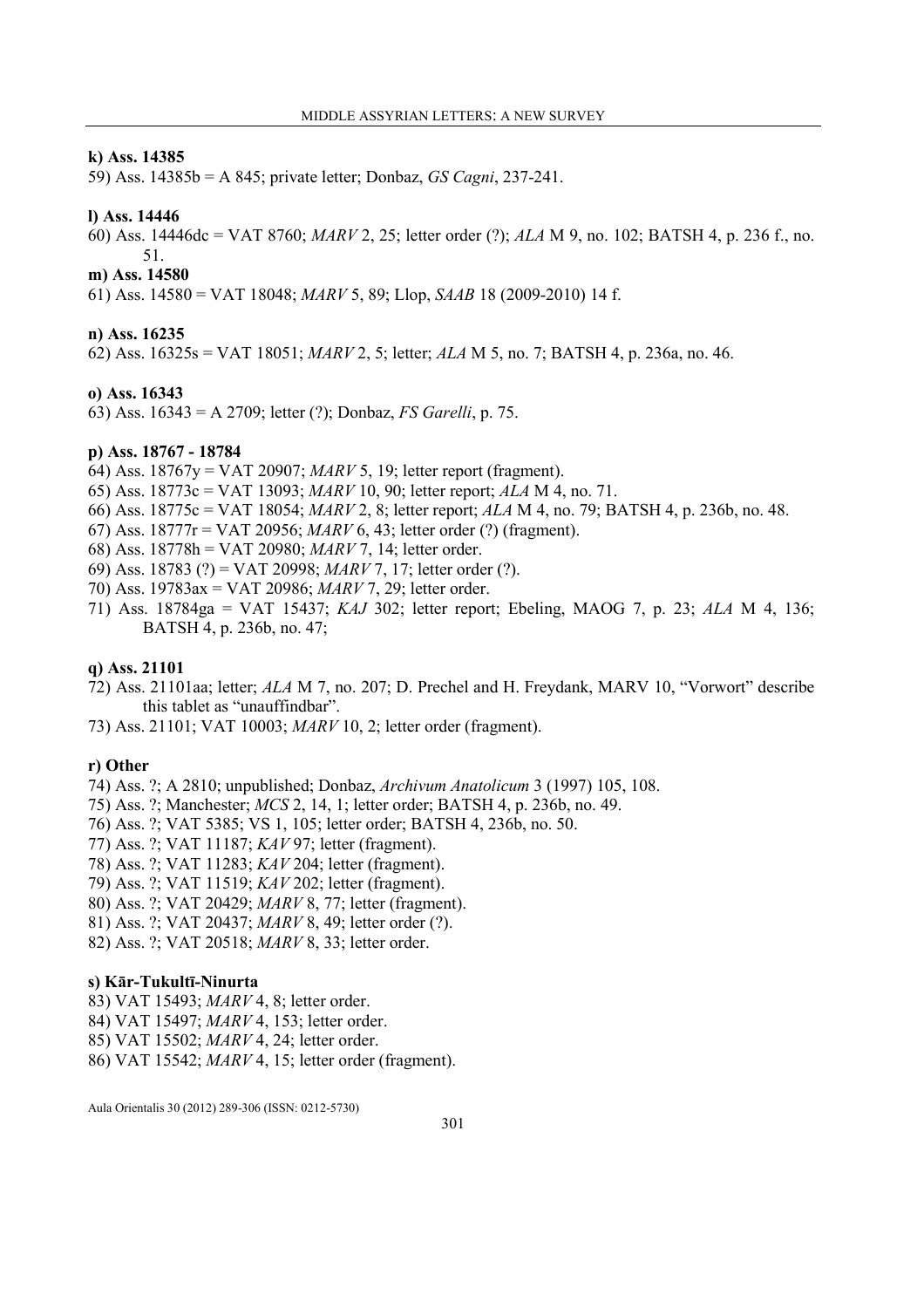- 87) VAT 15543; MARV 4, 17; letter report.
- 88) VAT 18063; MARV 9, 36; letter order.
- 89) VAT 18139; MARV 4, 10; letter order (fragment).
- 90) VAT 19580; MARV 4, 49; letter (fragment).
- 91) VAT 20151; MARV 4, 137; letter order (?).
- 92) VAT 20447; MARV 8, 45; letter (?).

### II. Akhetaton (Amarna)

- 93) EA 15; Moran, CTMMA 1, pp. 149-150, no. 102; Faist, AOAT 265, 80 f.; BATSH 4, p. 244b, no. 130.
- 94) EA 16; Winckler Abel, Der Tontafelfund von El-Amarna, pl. 9; Faist, AOAT 265, 230 f.; BATSH 4, p. 244b no. 131.

### III. Bazmusian

95) IM 60240; Laessoe, Sumer 15 (1959) pl. 1 (fragment); BATSH 4, p. 243b, no. 120.

- 96) IM 60241A; Laessoe, Sumer 15, pl. 2 (fragment); BATSH 4, p .243b, no. 121.
- 97) IM 60241B; Laessoe, Sumer 15, pl. 2 (fragment); BATSH 4, p. 243b, no. 122.
- 98) IM 61025; Laessoe, Sumer 15, pl. 3 (fragment); BATSH 4, p. 243b, no. 123.
- 99) IM 61026; Laessoe, Sumer 15, pl. 4 (fragment); BATSH 4, p. 243b, no. 124.
- 100) IM 61027; Laessoe, Sumer 15, pl. 5; BATSH 4, p. 243b, no. 125.
- 101) IM 61028; Laessoe, Sumer 15, pl. 5; BATSH 4, p. 244a, no. 126.

### IV. Dūr-Katlimmu (Tell Šēḫ Ḥamad)

102) SH 77/682 = DeZ 2230; BATSH 4, no. 1; letter order; BATSH 4, p. 238a, no. 66.

- 103) SH 81/1527 I 188 = DeZ 3439; BATSH 4, no. 2; letter report; BATSH 4, p. 238b, no. 67.
- 104) SH 82/1527 I 204 = DeZ 3818; BATSH 4, no. 3; letter report; BATSH 4, p. 238b, no. 68.
- 105) SH 81/1527 I 189 + SH 82/1527 I 775 = DeZ 3396 + DeZ 3837; BATSH 4, no. 4; letter report; BATSH 4, p. 238b, no. 69.
- 106) SH 82/1527 I 104 = DeZ 3847/1; BATSH 4, no. 5 (fragment); letter report; BATSH 4, p. 238b, no. 70.
- 107) SH 80/1527 I 142 = DeZ 3320; BATSH 4, no. 6; letter report; BATSH 4, p. 238b, no. 71.
- 108) SH 82/1527 I 835 = DeZ 3835; BATSH 4, no. 7; letter report; BATSH 4, p. 238b, no. 72.
- 109) SH 80/1527 I 187 = DeZ 3293; BATSH 4, no. 8; letter report; BATSH 4, p. 239a, no. 73.
- 110) SH 82/1527 I 836 + SH 83/1527 I 204 = DeZ 3836 + DeZ 4036; BATSH 4, no. 9; letter order; BATSH 4, p. 239a, no. 74.
- 111) SH 81/1527 I 286 = DeZ 3490; BATSH 4, no. 10; letter report; BATSH 4, p. 239a, no. 75.
- 112) SH 78/1527 I 074 = DeZ 2519; BATSH 4, no. 11; letter report; BATSH 4, p. 239a, no. 76.
- 113) SH 80/1527 I 341 = DeZ 3289; BATSH 4, no. 12; letter report; BATSH 4, p. 239a, no. 77.
- 114) SH 80/1527 I 040 + SH 82/1527 I 187; DeZ 3311 + DeZ 3848/9; BATSH 4, no. 13; letter report; BATSH 4, p. 239a, no. 78.
- 115) SH 80/1527 I 270 = DeZ 3351; BATSH 4, no. 14; letter report; BATSH 4, p. 239, no. 79.
- 116) SH 80/1527 I 263 = DeZ 3326; BATSH 4, no. 15; letter report; BATSH 4, p. 239b, no. 80.
- 117) SH 80/1527 I 031 = DeZ 3292; BATSH 4, no. 16; letter report; BATSH 4, p. 239b, no. 81.
- 118) SH 80/1527 I 312 = DeZ 3283; BATSH 4, no. 17; letter report; BATSH 4, p. 239b, no. 82.
- 119) SH 80/1527 I 274 + SH 80/1527 I 284 = DeZ 3387/1; BATSH 4, no. 18; letter report; BATSH 4, p. 239b, no. 83.
- 120) SH 80/1527 I 095 = DeZ 3317; BATSH 4, no. 19; letter report; BATSH 4, p. 239b, no. 84.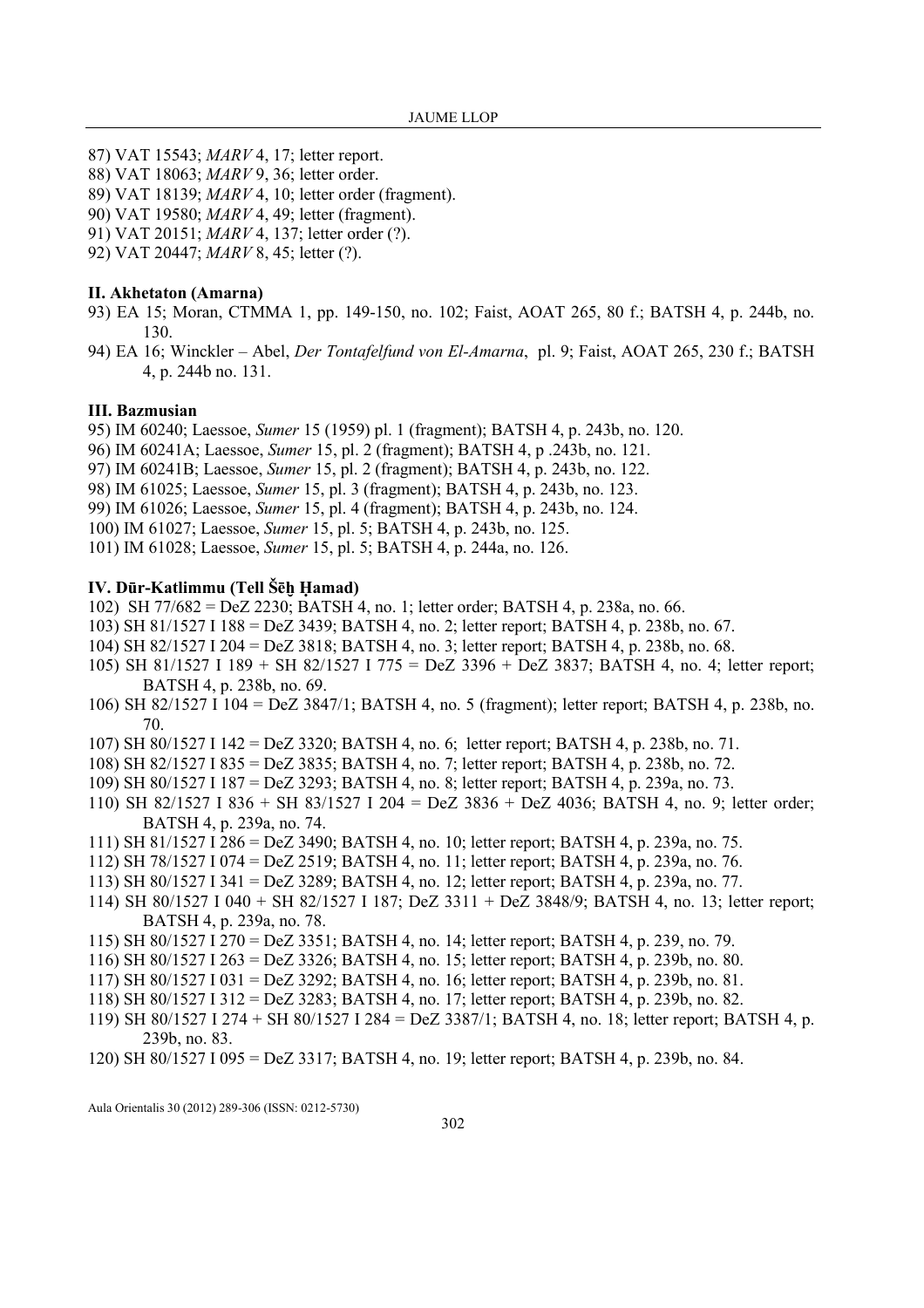- 121) SH 82/1527 I 739 = DeZ 3858/6; BATSH 4, no. 20 (fragment); letter report; BATSH 4, p. 239b, no. 85.
- 122) SH 80/1527 I 007 = DeZ 3318; BATSH 4, no. 21; letter order; BATSH 4, p. 240a, no. 86.
- 123) SH 81/1527 I 310 = DeZ 3484; BATSH 4, no. 22; letter report; BATSH 4, p. 240a, no. 87.
- 124) SH 80/1527 I 035 = DeZ 3336; BATSH 4, no. 23 (fragment); letter report; BATSH 4, p. 240a, no. 88.
- 125) SH 80/1527 I 393 = DeZ 3288; BATSH 4, no. 24 (fragment); letter report; BATSH 4, p. 240a, no. 89.
- 126) SH 82/1527 I 839 = DeZ 3846; BATSH 4, no. 25 (fragment); letter report; BATSH 4, p. 240a, no. 90.
- 127) SH 82/1527 I 248 = DeZ 3848/11; BATSH 4, no. 26 (fragment); letter order (?); BATSH 4, p. 240a, no. 91.
- 128) SH 78/1527 I 136 = DeZ 3107; BATSH 4, no. 27 (fragment); letter report (?); BATSH 4, p. 240b, no. 92.
- 129) SH 80/1527 I 017 = DeZ 3305; BATSH 4, no. 28 (fragment); letter; BATSH 4, p. 240b, no. 93.
- 130) SH 82/1527 I 786 = DeZ 3848/9; BATSH 4, no. 29 (fragment); letter; BATSH 4, p. 240b, no. 94.
- 131) SH 78/1527 I 075 = DeZ 3109; BATSH 4, no. 30 (fragment); letter; BATSH 4, p. 240b, no. 95.
- 132) SH 81/1527 I 404 = DeZ 3418; BATSH 4, no. 31 (fragment); letter; BATSH 4, p. 240b, no. 96.
- 133) Tokio D; Tsukimoto, WO 23, 35-38; letter report; BATSH 4, p. 240b, no. 97.

### V. Emar? (Meskene)

134) Faist, AOAT 265, 251-252, copy plate 3-4; private letter.

### VI. Harbe (Tell Huera)

135) TCH 90.G.1; Jakob, Tell Chuēra, no. 1; letter order. 136) TCH 92.G.128; Jakob, Tell Chuēra, no. 2; letter order. 137) TCH 92.G.138; Jakob, Tell Chuēra, no. 3; letter order; BATSH 4, p. 241b, no. 103. 138) TCH 92.G.143; Jakob, Tell Chuēra, no. 4; letter order; BATSH 4, p. 241b, no. 104. 139) TCH 92.G.151; Jakob, Tell Chuēra, no. 5; letter order. 140) TCH 92.G.152; Jakob, Tell Chuēra, no. 6; letter order. 141) TCH 92.G.167; Jakob, Tell Chuēra, no. 7; letter order. 142) TCH 92.G.169; Jakob, Tell Chuēra, no. 8; letter order. 143) TCH 92.G.184; Jakob, Tell Chuēra, no. 9; letter order; BATSH 4, p. 242a, no. 106. 144) TCH 92.G.216; Jakob, Tell Chuēra, no. 10; letter order. 145) TCH 92.G.207; Jakob, Tell Chuēra, no. 11; letter order. 146) TCH 92.G.218; Jakob, Tell Chuēra, no. 12; letter order. 147) TCH 92.G.214; Jakob, Tell Chuēra, no. 15; letter order; BATSH 4, p. 242b, no. 110. 148) TCH 92.G.130; Jakob, Tell Chuēra, no. 17; letter order. 149) TCH 92.G.155; Jakob, Tell Chuēra, no. 18; letter order; BATSH 4, p. 242a, no. 105. 150) TCH 92.G.231; Jakob, Tell Chuēra, no. 20; letter order (fragment). 151) TCH 92.G.208; Jakob, Tell Chuēra, no. 22; letter order; BATSH 4, p. 242a, no. 107. 152) TCH 92.G.212; Jakob, Tell Chuēra, no. 23; letter order; BATSH 4, p. 242, no. 109. 153) TCH 92.G.222; Jakob, Tell Chuēra, no. 24; letter order. 154) TCH 92.G.209; Jakob, Tell Chuēra, no. 25; letter order; BATSH 4, p. 242a, no. 108. 155) TCH 92.G.211; Jakob, Tell Chuēra, no. 26; letter order. 156) TCH 92.G.232; Jakob, Tell Chuēra, no. 27; letter order (fragment). 157) TCH 92.G.233+; Jakob, Tell Chuēra, no. 28; letter order (fragment).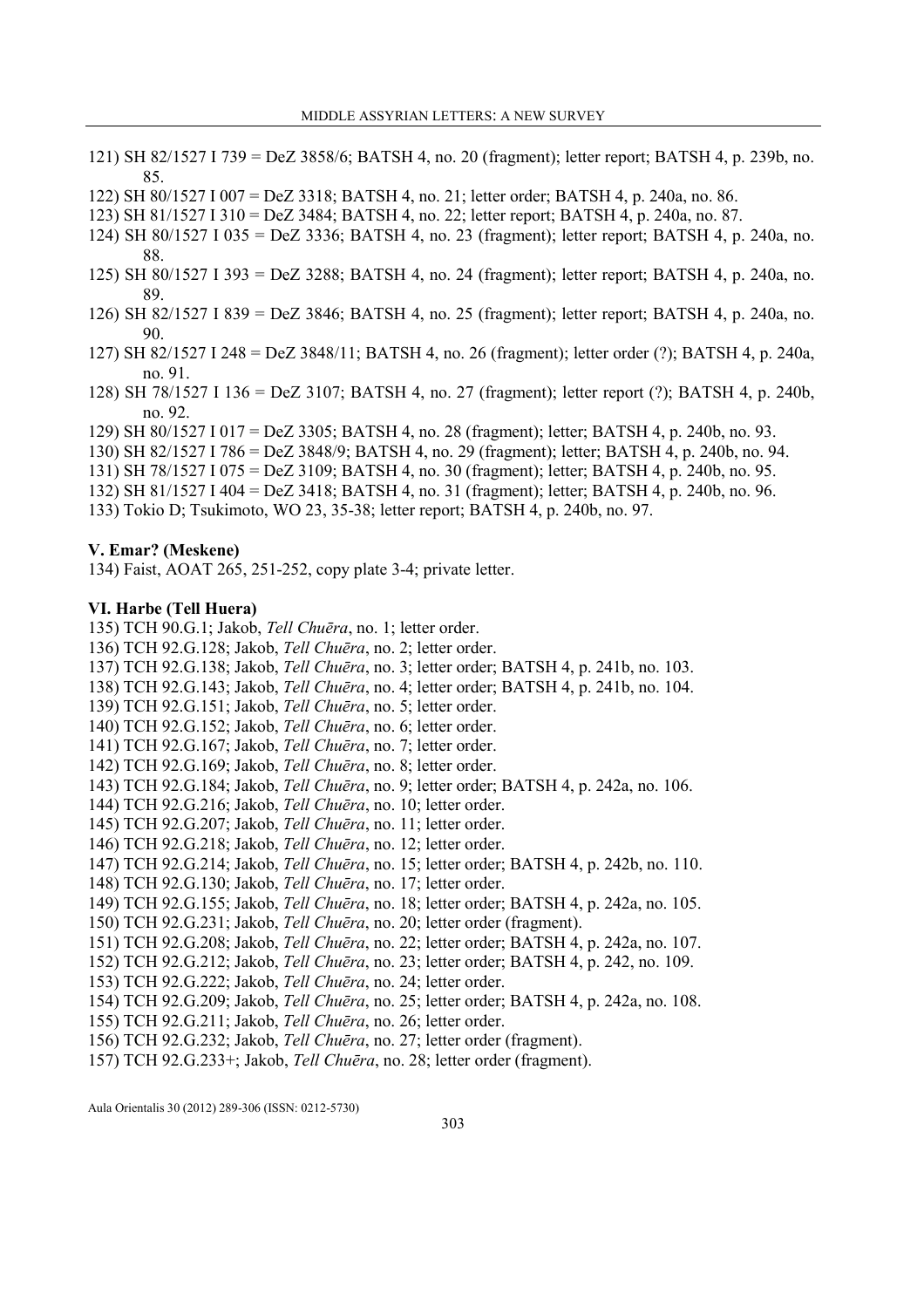- 158) TCH 92.G.090; Jakob, Tell Chuēra, no. 29; letter order (fragment).
- 159) TCH 97.G.001; Jakob, Tell Chuēra, no. 30 (fragment).

### VII. Hattuša (Bogazköy)

- 160) VAT 7430; KBo 1, 14; diplomatic letter; Mora Giorgieri, Lettere, no. 1.
- 161) VAT 6173; KBo 1, 20; diplomatic letter; Mora Giorgieri, Lettere, no. 2; BATSH 4, p. 242b, no. 113.
- 162) Bo 685/f; KBo 28, 59; diplomatic letter (fragment); Mora Giorgieri, Lettere no. 6; BATSH 4, p.243a no. 115.
- 163) Bo 85/r; KBo 28, 60; diplomatic letter (fragment); Mora Giorgieri, Lettere, no. 7; BATSH 4, p.243a, no. 116.
- 164) Bo 144/d, etc.; KBo 28, 61-64; diplomatic letter; Mora Giorgieri, Lettere, no. 8; BATSH 4, p.243a, no. 117.
- 165) Bo 203/a; KBo 28, 67; diplomatic letter (fragment); Mora Giorgieri, Lettere, no. 9.
- 166) Bo 1769/c; KBo 28, 73; diplomatic letter (fragment); Mora Giorgieri, Lettere, no. 10).
- 167) Bo 613/f; KBo 28, 82; Güterbock, Siegel aus Bögazköy II, pp. 26.83 and pl. VII; BATSH 4, p. 243a, no. 118.
- 168) Bo 7285; KUB 3, 73; diplomatic letter; Mora Giorgieri, Lettere, no. 11.
- 169) Bo 5897; KUB 3, 75; diplomatic letter (fragment); Mora Giorgieri, Lettere, no. 13.
- 170) Bo 3581 + 3717; KUB 3, 77 (+) 78; diplomatic letter (fragment); Mora Giorgieri, Lettere, no. 14.
- 171) Bo 8682; KUB 37, 114; diplomatic letter (fragment); Mora Giorgieri, Lettere, no. 23; BATSH 4, p.243 no. 114.

### VIII. Kahat (Tell Barri)

172) K9.T1 = DeZ 11447; letter order; Salvini, Tell Barri/Kahat 2, 187-188, no. 1.

### IX. Karāna (Tell al-Rimah)

- 173) TR 124; Hawkins, Iraq 30 (1968), pl. 73 (copy); letter order; Wiseman Iraq 30, 187; BATSH 4, p. 238a, no. 62.
- 174) TR 136; unpublished; see Wiseman, Iraq 30, 196 f.
- 175) TR 2019; unpublished; see Wiseman, Iraq 30, 196 f.
- 176) TR 2029; unreadable, see Saggs, Iraq 30 (1968), 161 and photograph on plate 42.
- 177) TR 2031; Saggs, Iraq 30, pl. 47 (copy) and 161 f.; letter order; BATSH 4, p. 238a, no. 63.
- 178) TR 2038; Saggs, Iraq 30, pl. 48 (copy) and p. 164; letter order (?); BATSH 4, p. 238a, no. 65.
- 179) TR 3026; Wiseman, Iraq 30, pl. 64 (copy) and p. 185; fragment; BATSH 4, p. 237a, no. 64.

### X. Nagar (Tell Brak)

180) TB 7035; Finkel, Iraq 50 (1988) 83-86 (copy and edition); letter order; BATSH 4, p. 241, no. 98.

### XI. Nippur (Nuffar)

181) CBM 10575 = BE 17 no. 77; letter, fragment; von Soden, AfO 18, 369; BATSH 4, p. 244a, no. 128. 182) CBM 19796 = BE 17 no. 91; letter order; von Soden, AfO 18, 368; BATSH 4, p. 244a, no. 129. 183) Ni 669 = von Soden, AfO 18, 370 (copy and edition); royal letter; BATSH 4, p. 244a, no. 127.

### XII. Sabi Abyad

184) TSA T 02-3; unpublished; TSA T 02-04 (envelope); see www.sabi.abyad.nl.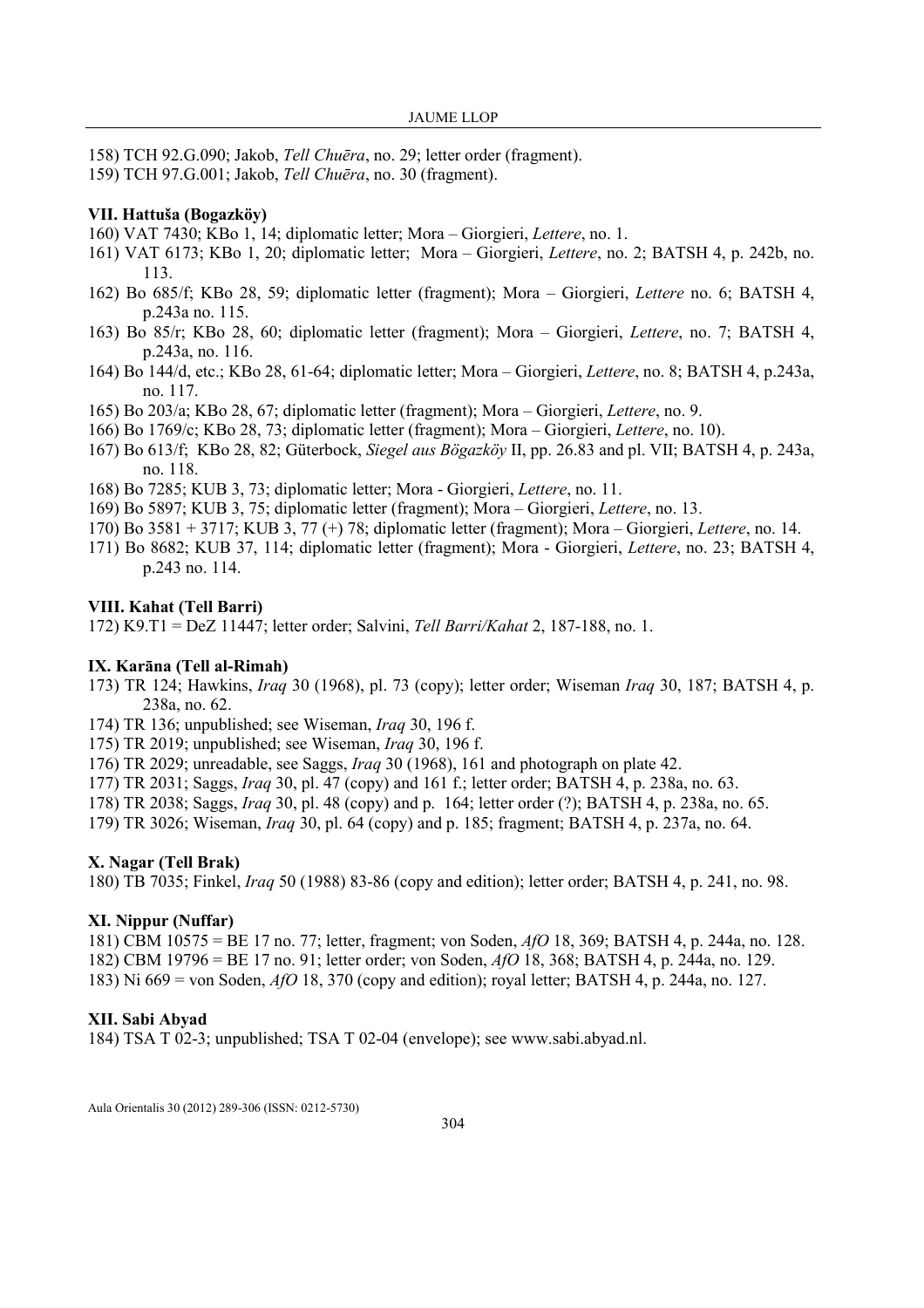- 185) TSA T 02-32; F.A.M. Wiggermann, "The Seal of Ilī-padâ" in P. Taylor (ed.), The Iconography, London - Turin, 2006, p. 94 n. 3; letter report; see H. Freydank, "Bemerkungen zu dem Brief T 02-32" in P. Negri Scafa and P. Gentili (eds.), Donum Natalicium. Studi presentati a Claudio Saporeti, Roma, 2009, 149-156.
- 186) TSA T 04-13; unpublished; letter report; see Minx, Suteans, no. 82.
- 187) TSA T 93-2; unpublished; letter order; see Minx, Suteans, no. 61.
- 188) TSA T 93-3; letter order; Wiggermann, "Cuneiform Texts from Tell Sabi Abyad Related to Pottery", in K. Duistermaat, The Pots and Potters of Assyria, Turnhout 2008, 562.
- 189) TSA T 93-6; unpublished; letter order; see Wiggermann, "Agriculture in the Northen Balikh Valley" in R. Jas (ed.) Rainfall and Agriculture in Northern Mesopotamia. Leiden, 2000, 173, 196 and 197.
- 190) TSA T 93-7; Wiggermann, "Agriculture", 209 f., no. 12; letter order.
- 191) TSA T 93-10; unpublished; letter (?) according to CAD P, 432b; cf. Jakob CM 29, 201, receipt.
- 192) TSA T 93-12; unpublished.
- 193) TSA T 93-20; unpublished; letter order; see CAD P, 413a.
- 194) TSA T 93-54 unpublished; letter order; see Minx, Suteans, no. 88.
- 195) TSA T 96-1; unpublished; letter order; see Wiggermann, "Agriculture", 196 f.
- 196) TSA T 96-8; unpublished.
- 197) TSA T 96-10; unpublished.
- 198) TSA T 96-11 unpublished; letter order, see Wiggermann, "Agriculture", 173 and 197.
- 199) TSA T 96-15; unpublished; letter report; see Minx, Suteans, no. 60.
- 200) TSA T 96-36; letter order; Wiggermann, "Agricultura", 208, no. 10.
- 201) TSA T 97-10; unpublished; see Wiggermann, "Cuneiform Texts", 561a.
- 202) TSA T 97-17; Wiggermann, "Agriculture", 209, no. 11; letter order.
- 203) TSA T 97-43; unpublished; letter order; see Wiggermann, "Agriculture", 196.

### XIII. Šibanibe (Tell Billa)

204) Billa 60; Finkelstein, JCS 7 (1953) 135.166; letter order; BATSH 4, p. 237a, no. 53.

- 205) Billa 61; Finkelstein, JCS 7, 135.166; letter order; BATSH 4, p. 237a, no. 54.
- 206) Billa 62; Finkelstein, JCS 7, 135.167; letter order; BATSH 4, p. 237a, no. 55.
- 207) Billa 63; Finkelstein, JCS 7, 135.167; letter report, fragment; BATSH 4, p. 237a, no. 56.
- 208) Billa 64; Finkelstein, JCS 7, 136.167; letter report, fragment; BATSH 4, p. 237b, no. 57.
- 209) Billa 65; Finkelstein, JCS 7, 136.168; fragment; BATSH 4, p. 237b, no. 58.
- 210) Billa 66; Finkelstein, JCS 7, 136.168; letter order; BATSH 4, p. 237b, no. 59.
- 211) Billa 67; Finkelstein, JCS 7, 136.168; letter order; BATSH 4, p. 237b, no. 60.

212) UM 33-58-26; unpublished; see Finkelstein, JCS 7, 121; BATSH 4, p. 237b, no. 61.

### XIV. Ṭabete (Tell Taban)

- 213) TAB T05A-14; unpublished; see D. Shibata, Al-Rāfidān 28 (2007) 71 n. 52.
- 214) TAB T05A-134; unpublished; see Shibata, Al-Rāfidān 28, 71 n. 52.
- 215) TAB T05A-181; unpublished; see Shibata, Al-Rāfidān 28, 71 n. 52.
- 216) TAB T05A-248; unpublished; see Shibata, Al-Rāfidān 28, 71 n. 52.
- 217) TAB T05A-272; unpublished; see Shibata, Al-Rāfidān 28, 71 n. 52.
- 218) TAB T05A-273; unpublished; see Shibata, Al-Rāfidān 28, 71 n. 52.
- 219) TAB T05A-274+; unpublished; see Shibata, Al-Rāfidān 28, 71 n. 52.
- 220) TAB T05A-281; unpublished; see Shibata, Al-Rāfidān 28, 71 n. 52.